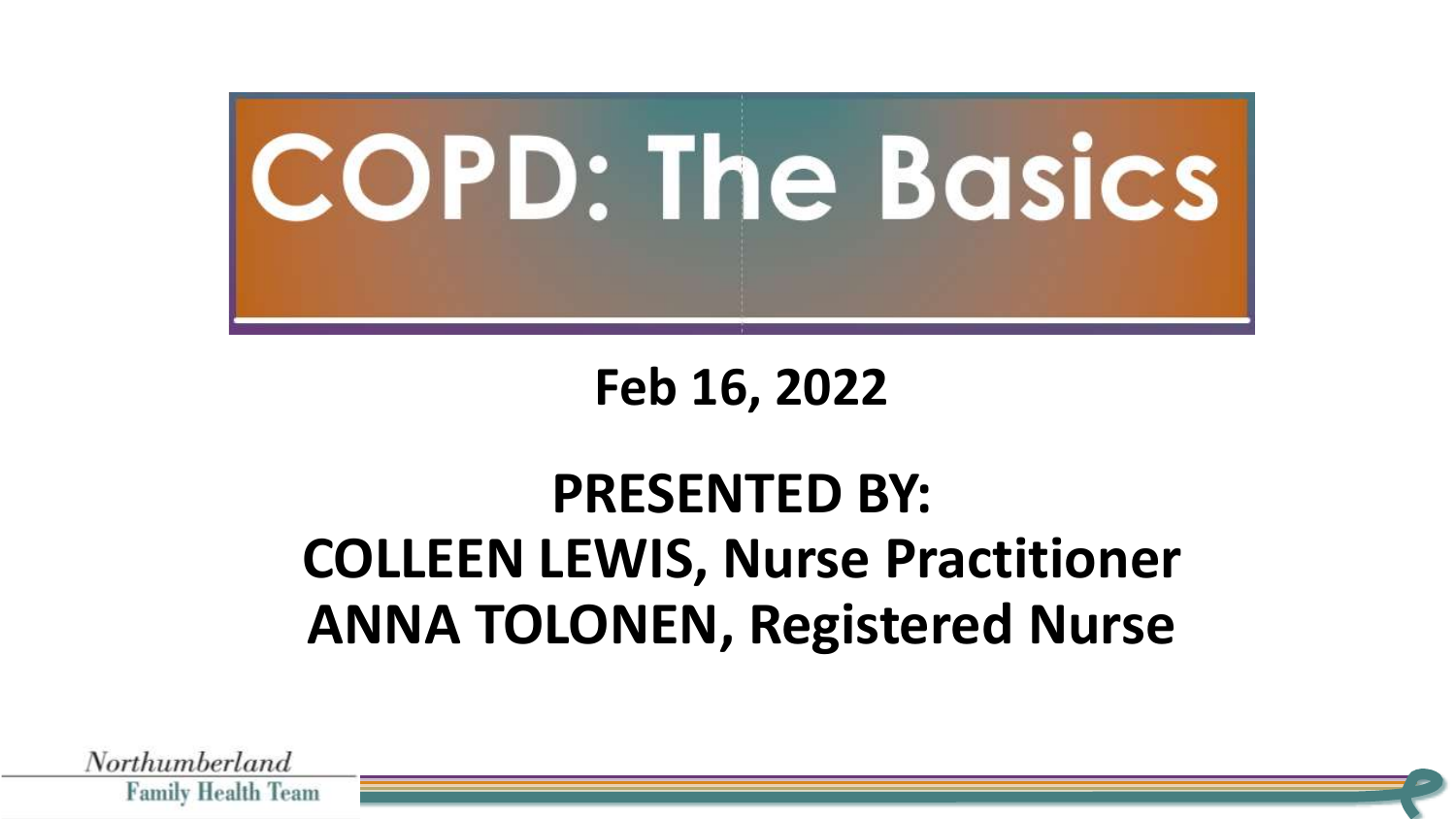### HOUSEKEEPING

#### **How to turn on Closed Captioning**

To turn on CC please go to bottom of your zoom screen and click the CC button and click show subtitle.

2. Show / hide captions

. To show captions: in the bottom of the Zoom window, click the "^" up arrow button next to "Closed Caption" and then click on "Show Subtitle".

Please note: this setting affects only your Zoom window. Each participant will have the option to show / hide Rev Live Captions in their Zoom window.



- The webinar today will be approx. 30 minutes with time for questions to follow
- If you have any questions please use the chat/question section at the bottom of the Zoom screen to ask, to ensure your privacy. We will be monitoring your questions.

• Please be advised this presentation is being recorded and any questions you post in the chat section will be answered during the recording (your personal information will not be shared).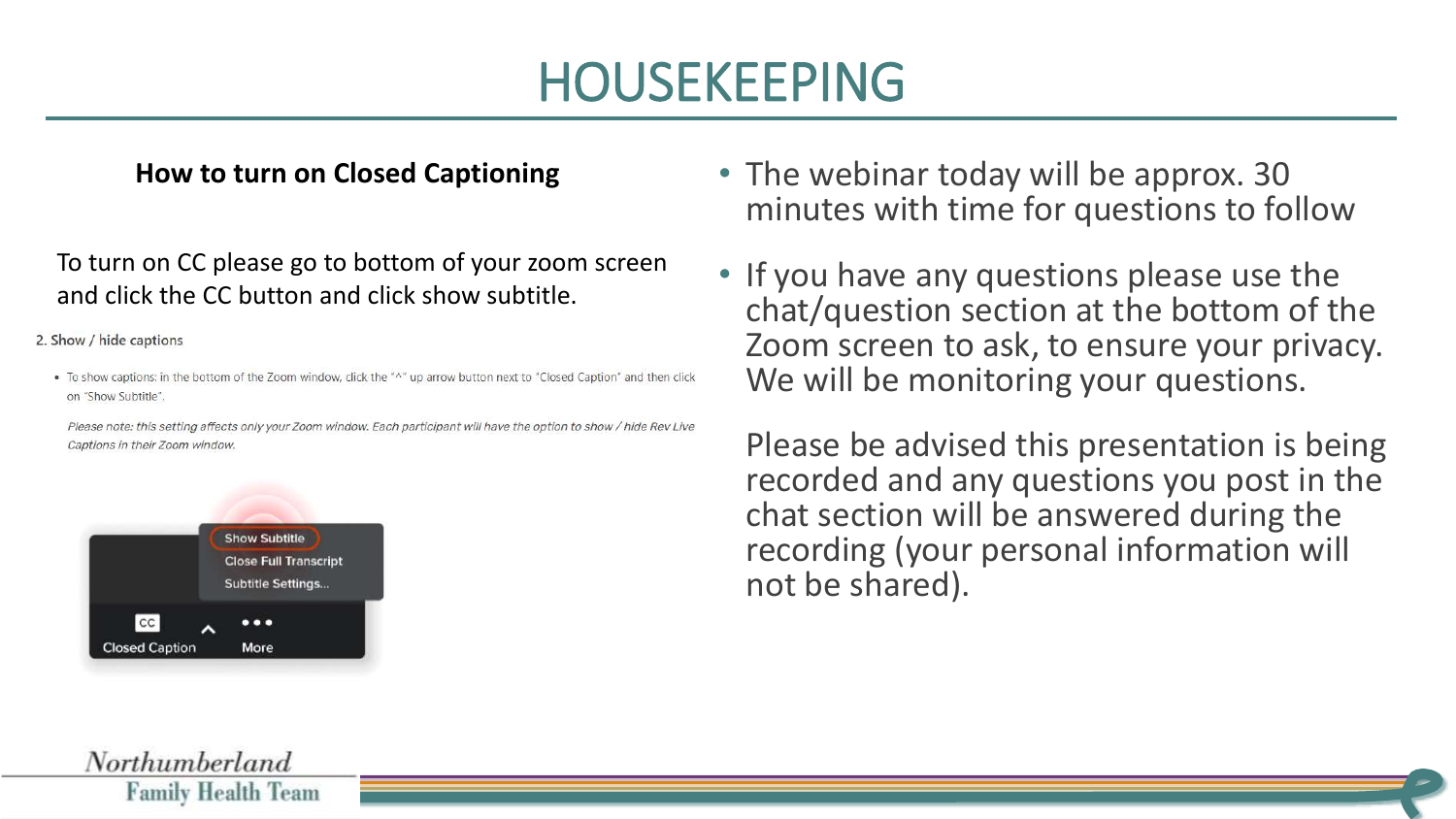

**Upon completion of this webinar, you will have learned about the following topics:**

- What is COPD including causes, symptoms, diagnosis, treatment, medications and triggers
- What is a COPD flare-up, including how to prevent and treat
- Breathing techniques and positioning to help with shortness of breath
- **Energy conservation**
- Coping with anxiety
- COPD and exercise
- Chronic disease and advance care planning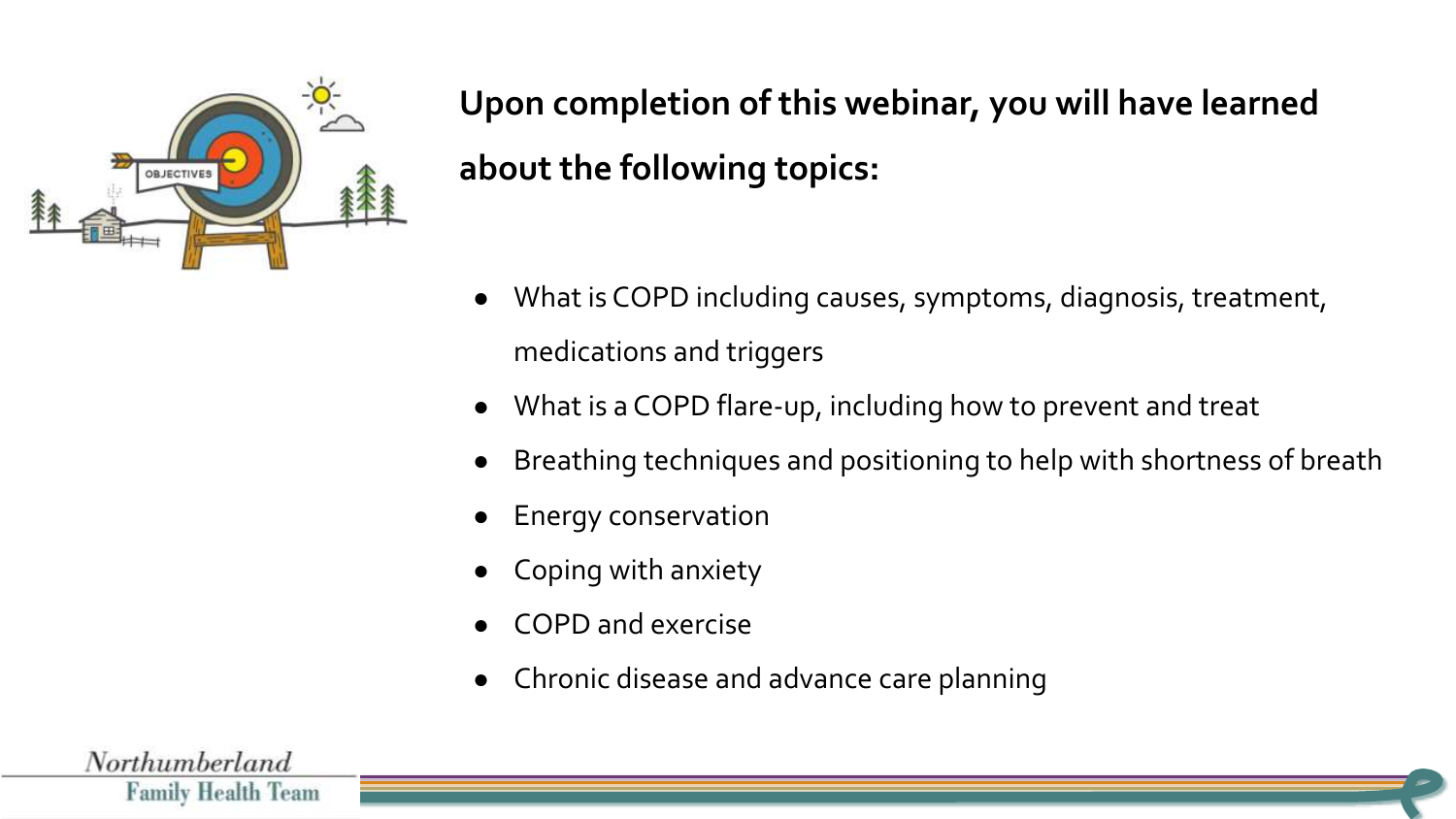### WHAT IS COPD?

### **Chronic Obstructive Pulmonary Disease**



#### Emphysema Chronic Bronchitis

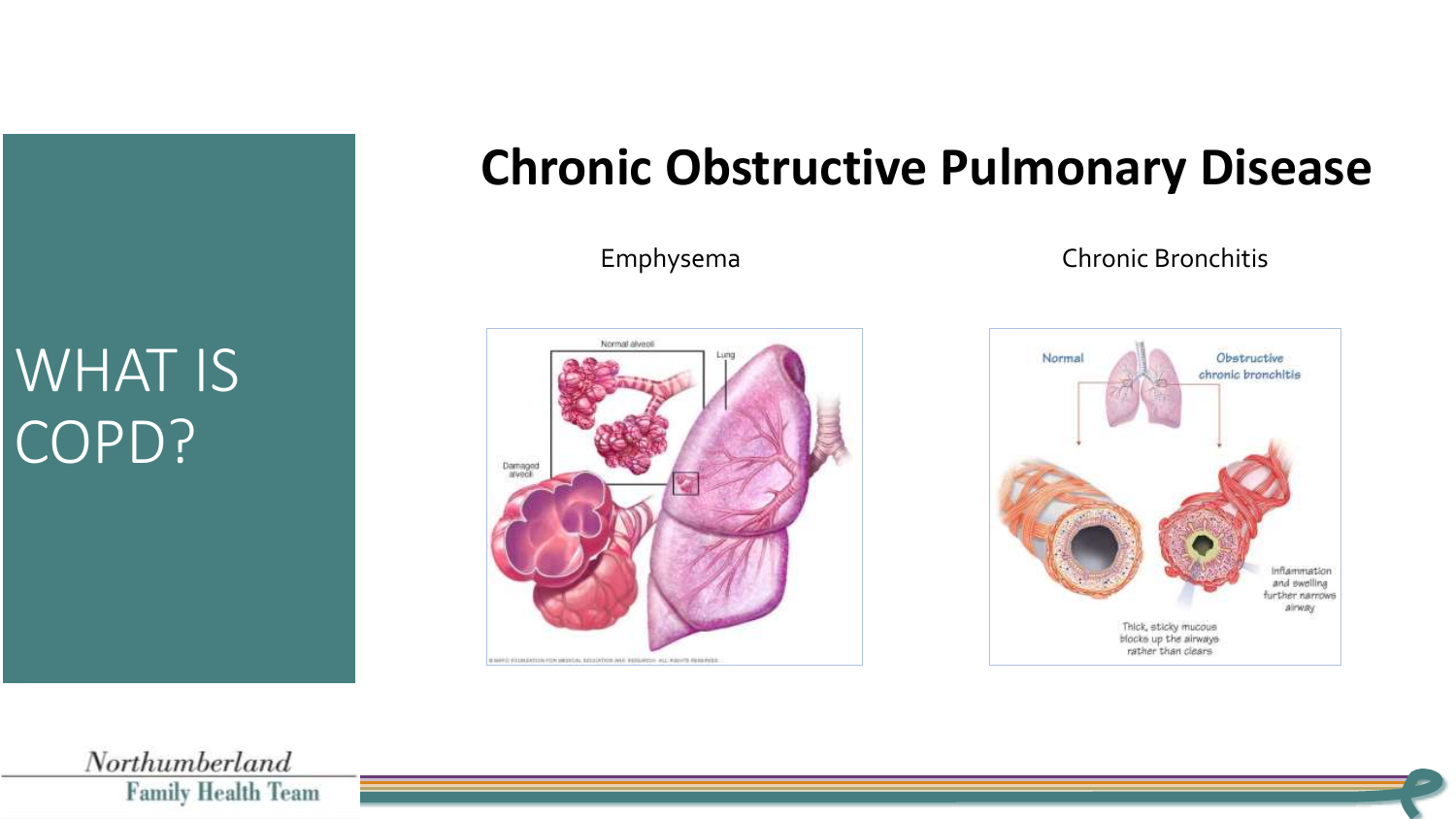WHAT **CAUSES** COPD?

### **The number one cause of COPD: SMOKING**

Other causes can include:

- Second-hand smoke
- Air pollution (dust or chemicals)
- Repeated childhood lung infections
- Severe asthma
- Asthma combined with smoking
- Alpha-1 antitrypsin deficiency (rare genetic disorder)



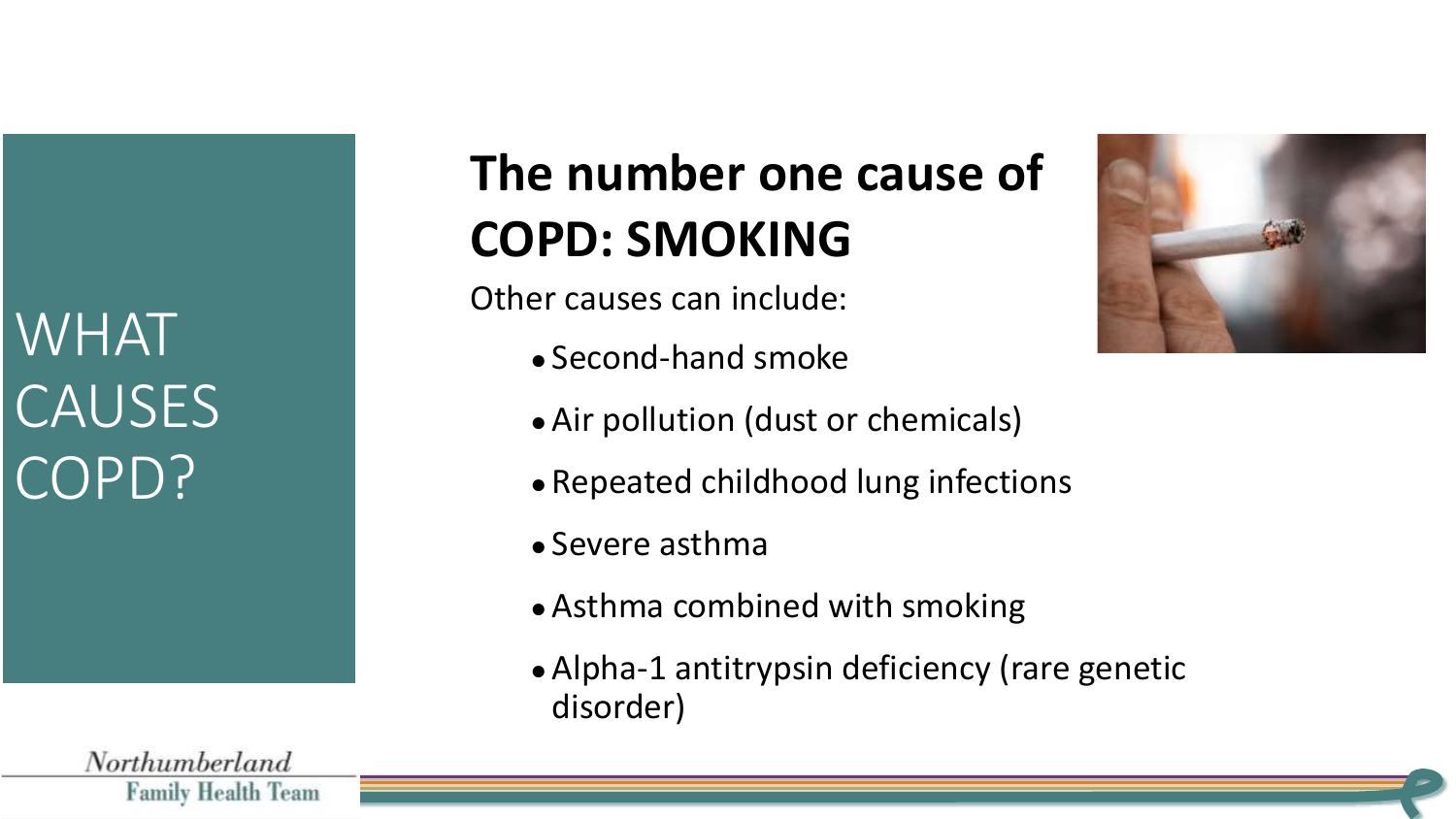## WHAT ARE THE MAIN SYMPTOMS OF COPD?

Northumberland **Family Health Team**  Feeling short of breath (more with physical activity)

Fatigue or feeling tired

A cough lasting more than 3 months

Cough with mucus production

Wheezing

More frequent infections (cold, flu, pneumonia) and longer recovery time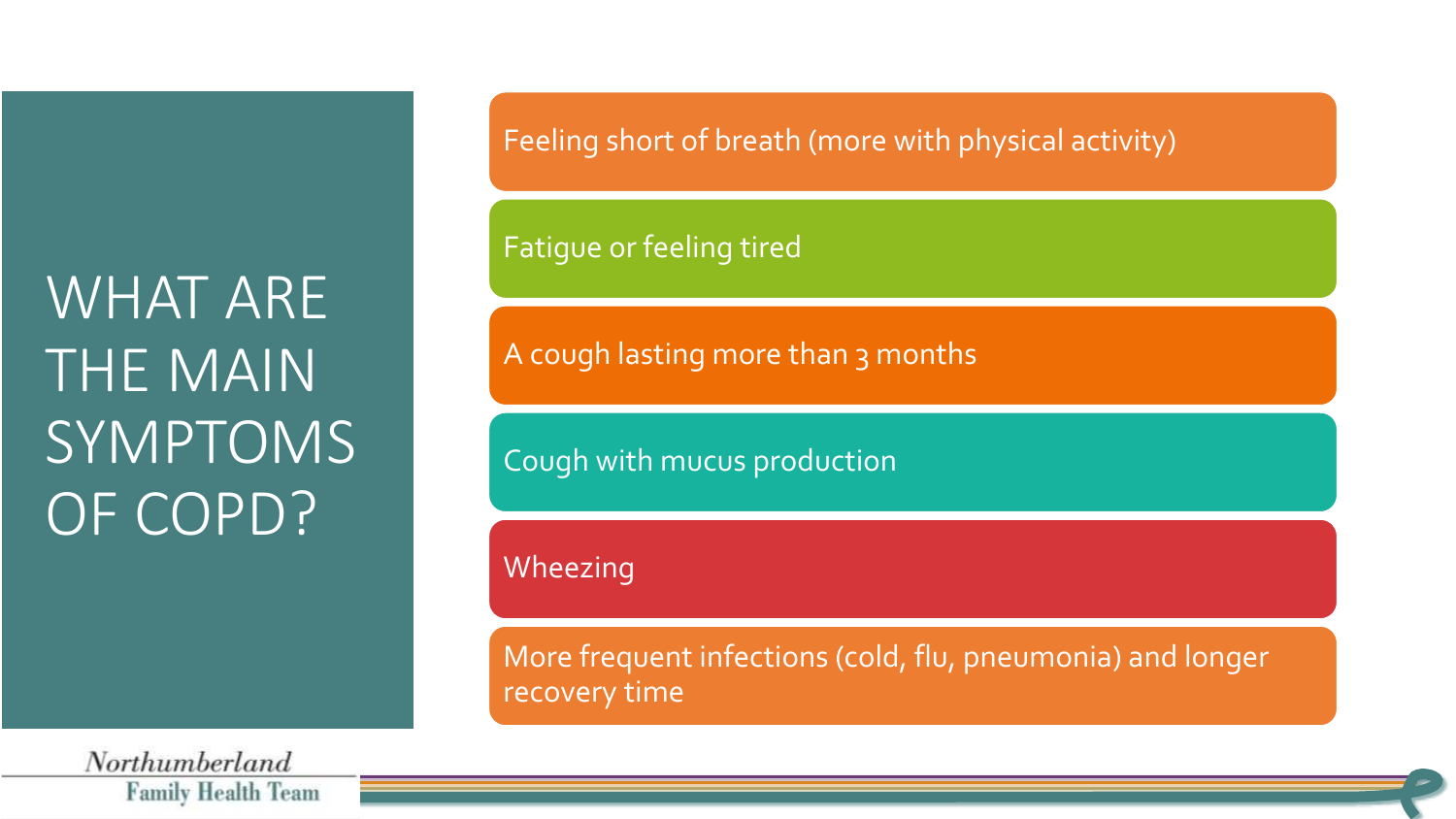### **HOW IS COPD DIAGNOSED?**

• Health history completed by your healthcare provider

- ●Spirometry
- Chest x-ray
- Oximetry
- Other tests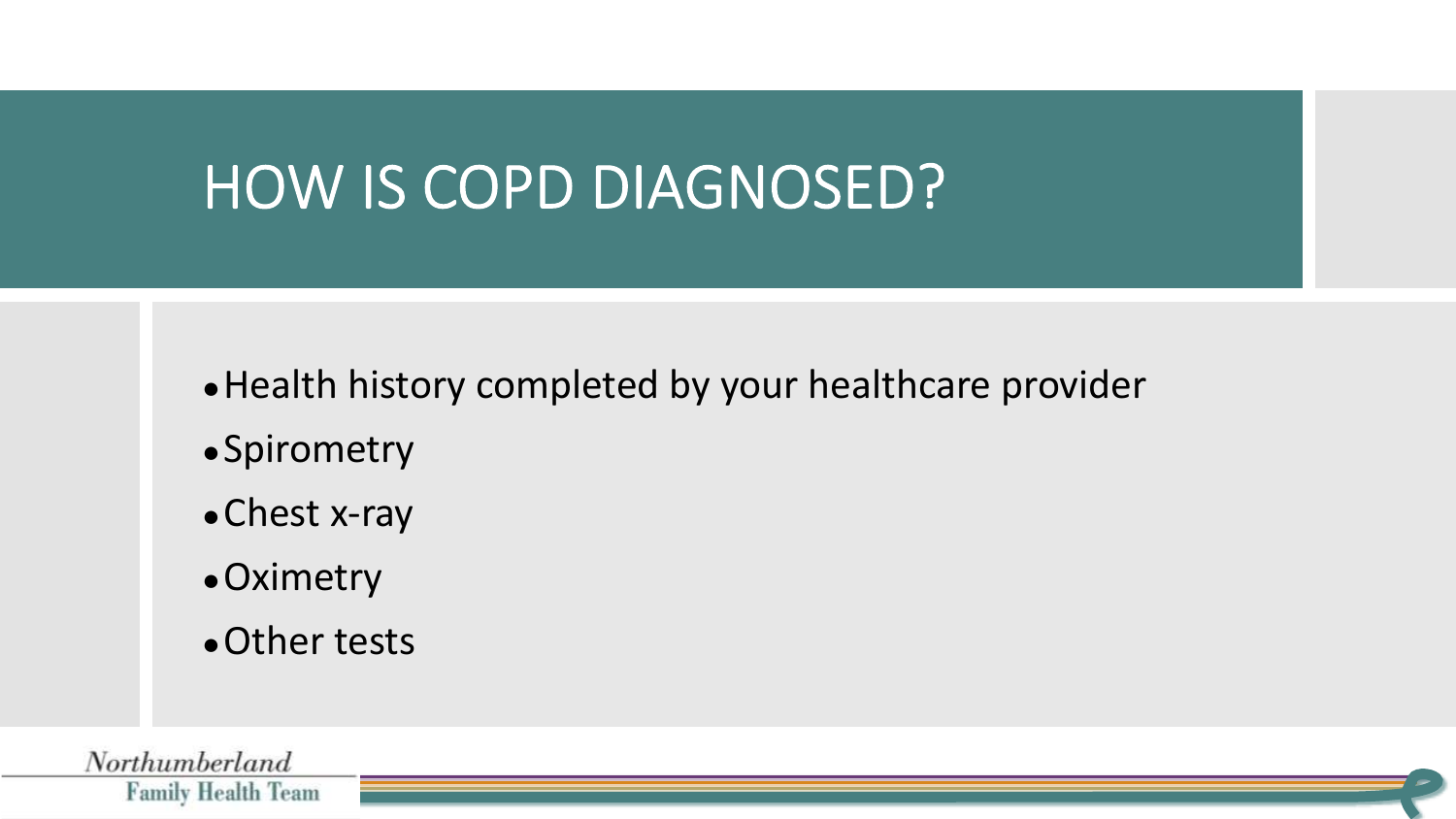## HOW IS COPD TREATED?

- Quitting smoking
- Take your COPD medications as directed
- Stay up to date on your vaccines: flu, pneumonia, Covid 19
- Oxygen therapy

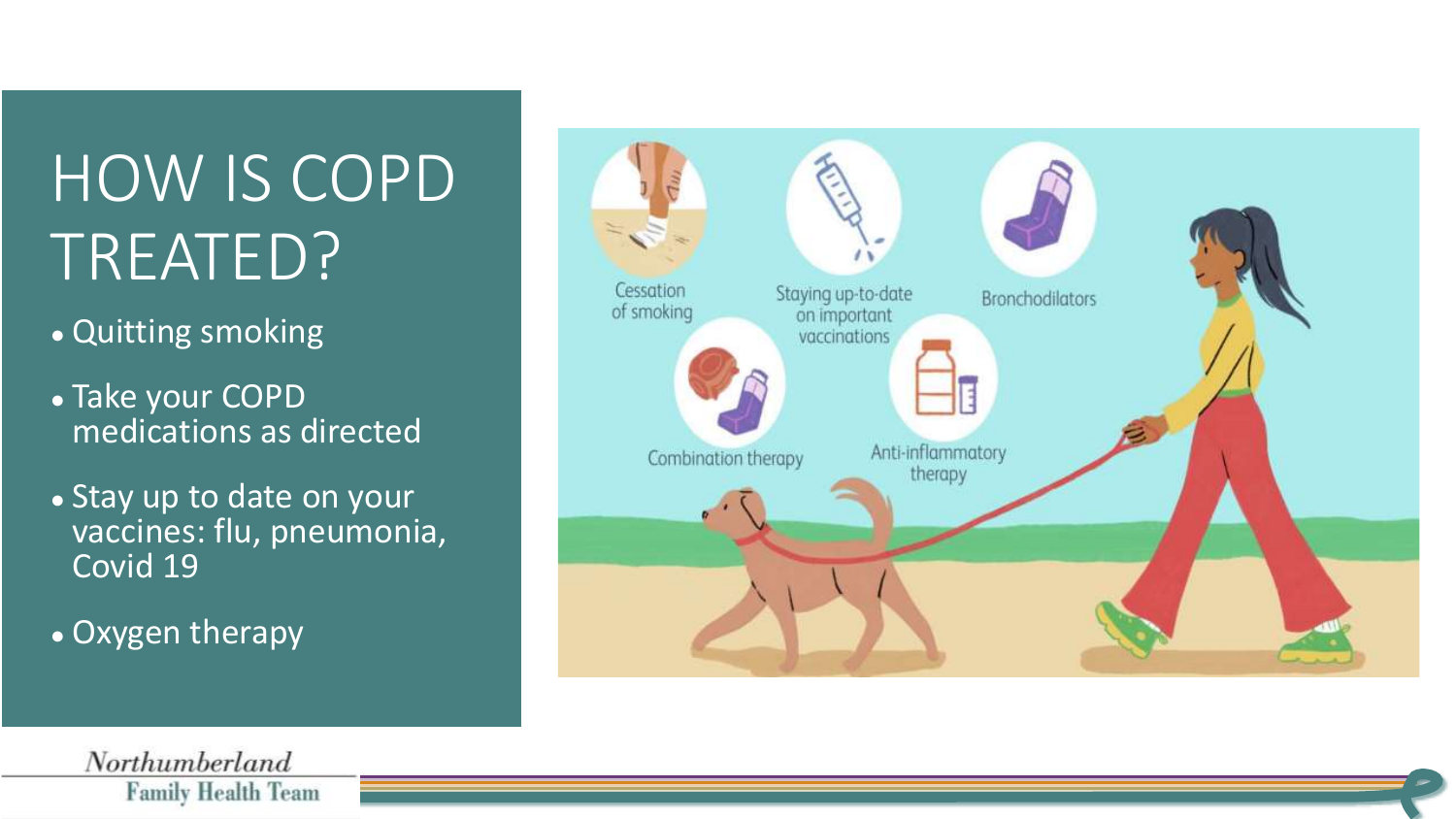## COPD MEDICATIONS

There are a variety of oral and inhaled medications that can improve your COPD symptoms and quality of life

● Inhalers – bronchodilators and combined bronchodilators and anti-inflammatories

● Antibiotics

- Supplemental oxygen
- Vaccines (flu, Covid 19, pneumonia)

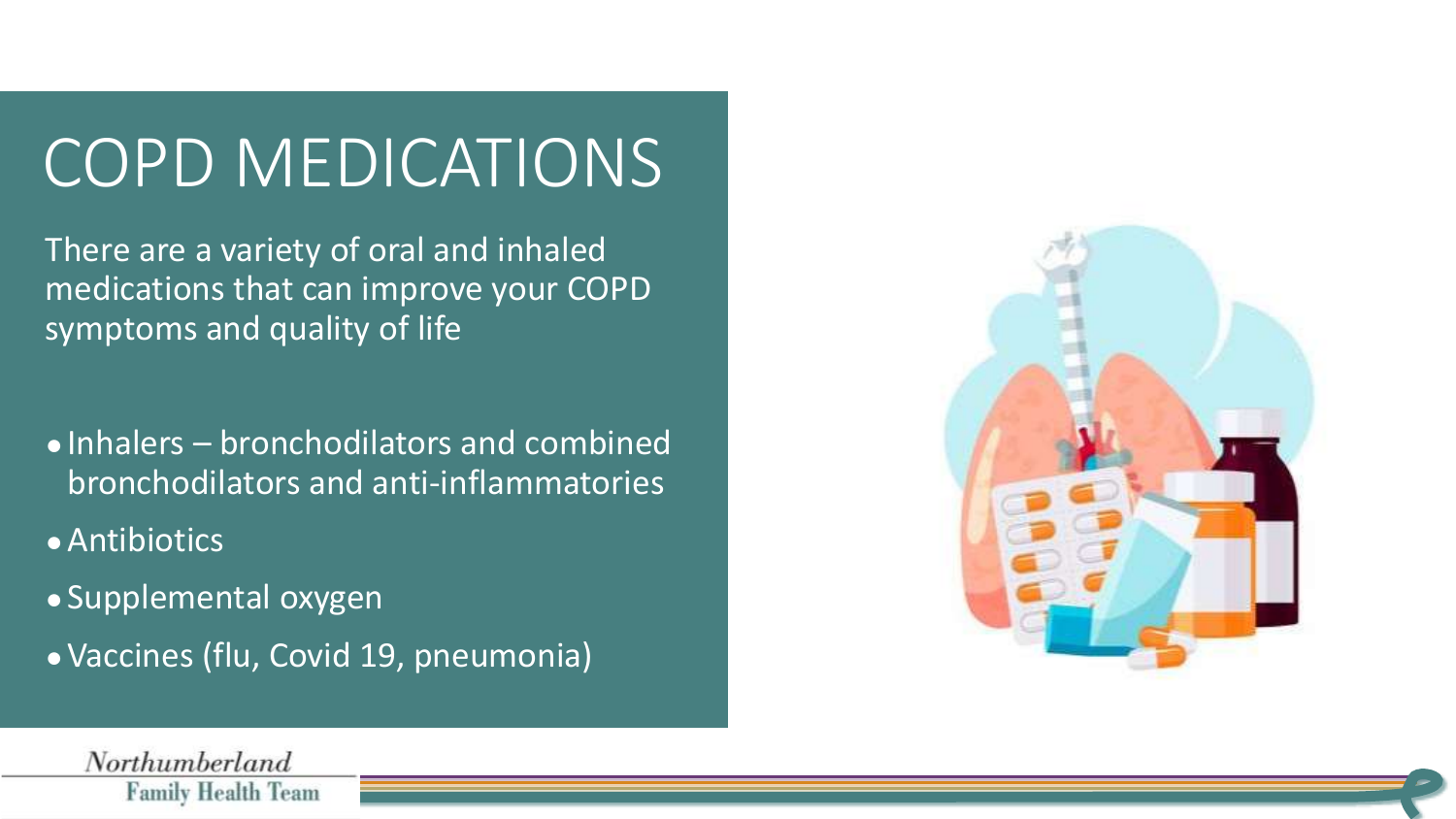

## Inhalers (puffers)

Northumberland **Family Health Team**  Inhalers are the main type of medication for COPD

Reduces the risk of COPD flare-ups

Bronchodilators: open up airways and makes breathing easier

- E.G. short acting: Ventolin (rescue inhaler), Atrovent
- Long-acting: Incruse, Spiriva (need to be taken every day)

Combination long-acting bronchodilators and/or corticosteroids

- Contain two to three medications in one inhaler
- Need to be taken every day
- E.G. Advair, Breo, Symbicort, Anoro, Duaklir, Inspiolto, Ultibro, Trelegy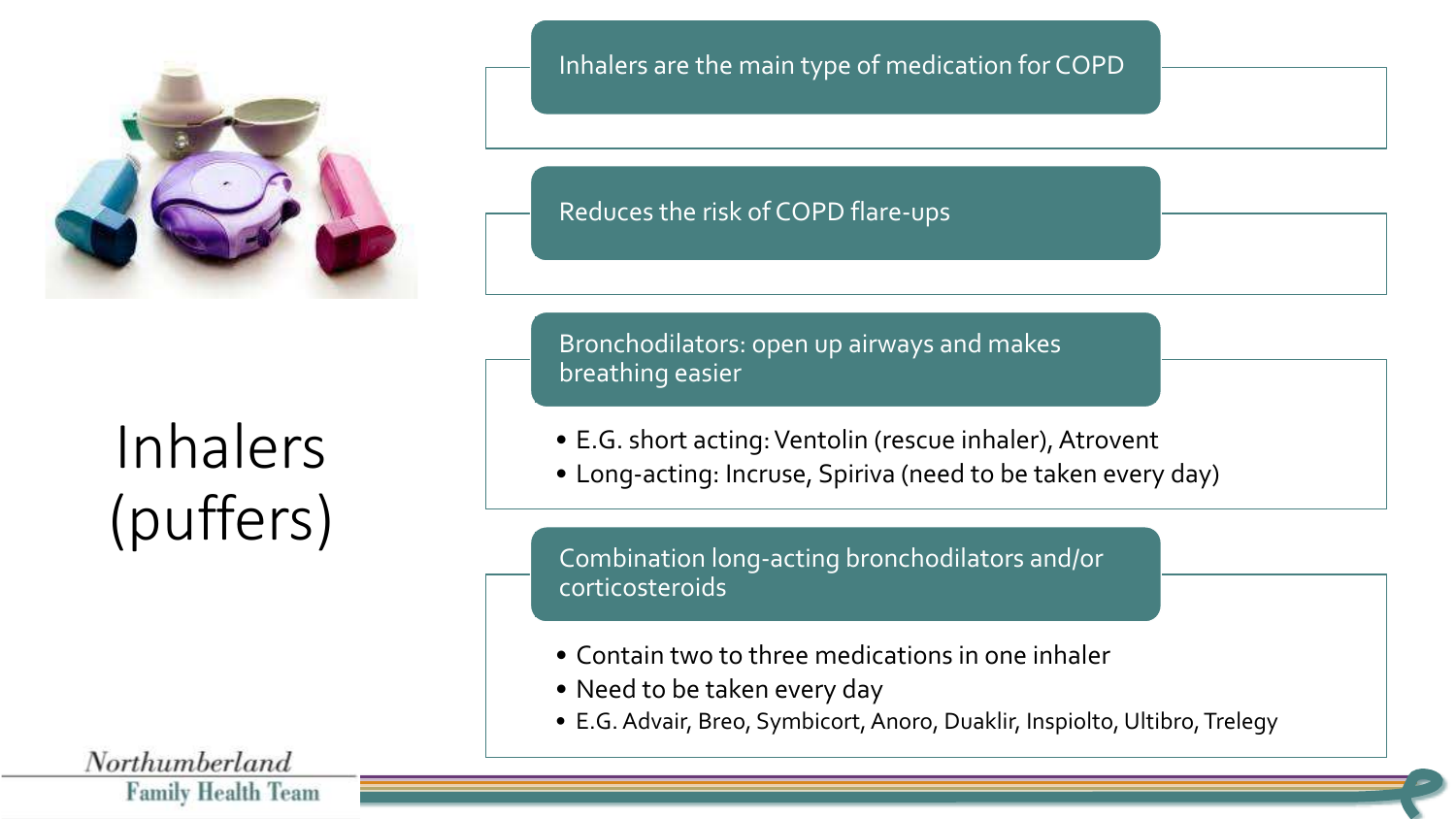## IMPORTANCE OF INHALER TECHNIQUE

- Proper inhaler technique is essential to manage and prevent symptoms like shortness of breath and wheezing
- Using certain inhalation devices and maintaining good technique can be challenging for some people
- ●Learning the right technique may be difficult but it's important for the medication to get to your airways and work properly
- There are many different types of inhalers- too many to review here. Please speak with your doctor, NP, nurse or pharmacist to ensure you have proper inhaler technique for the inhalers you use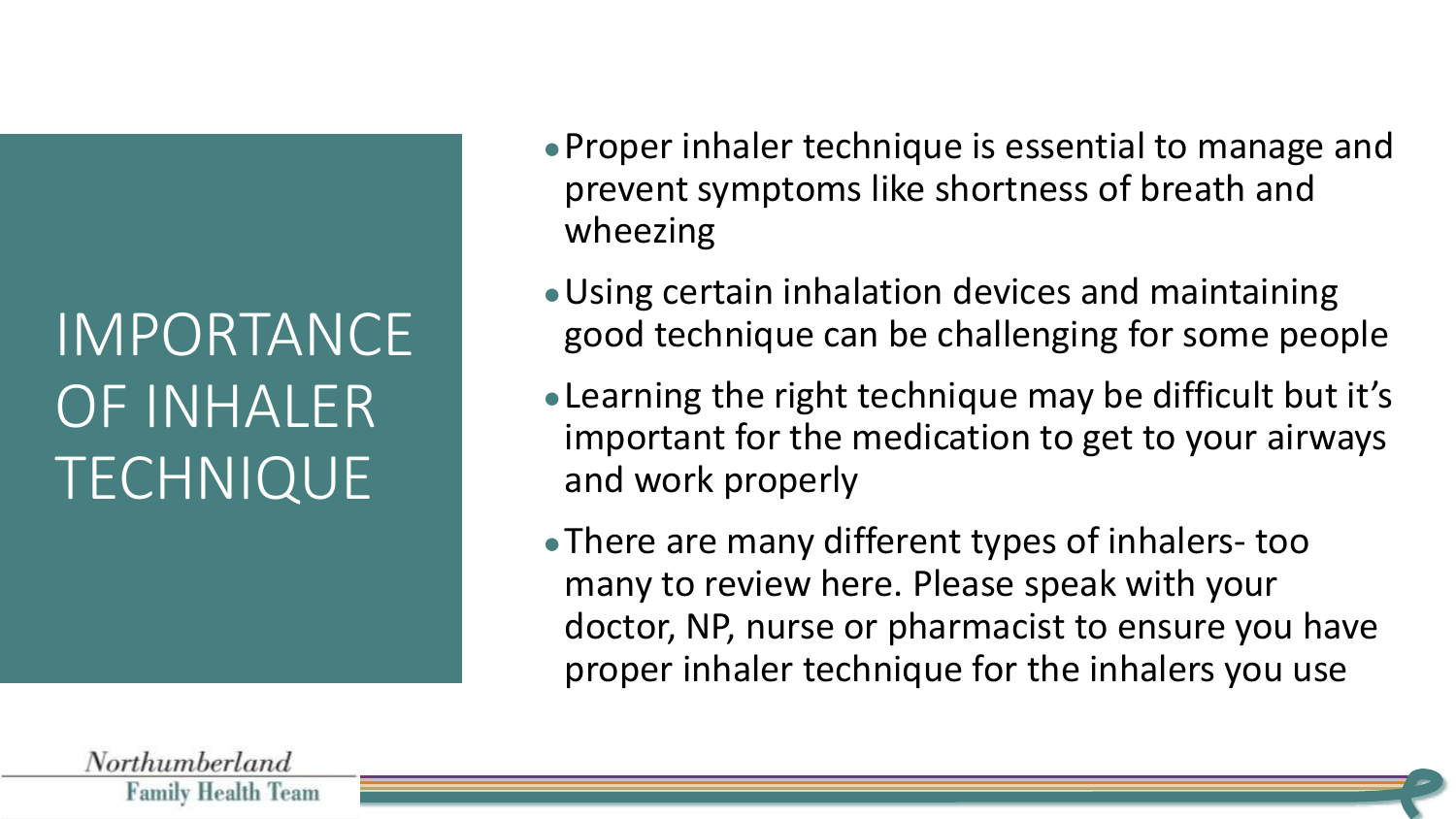### ORAL **MEDICATIONS**

- ●**Corticosteroid pills:**  used for a short period of time – usually during a COPD flare-up
- ●**Antibiotics:** may be prescribed for bacterial infections in the lungs which lead to a COPD flare-up

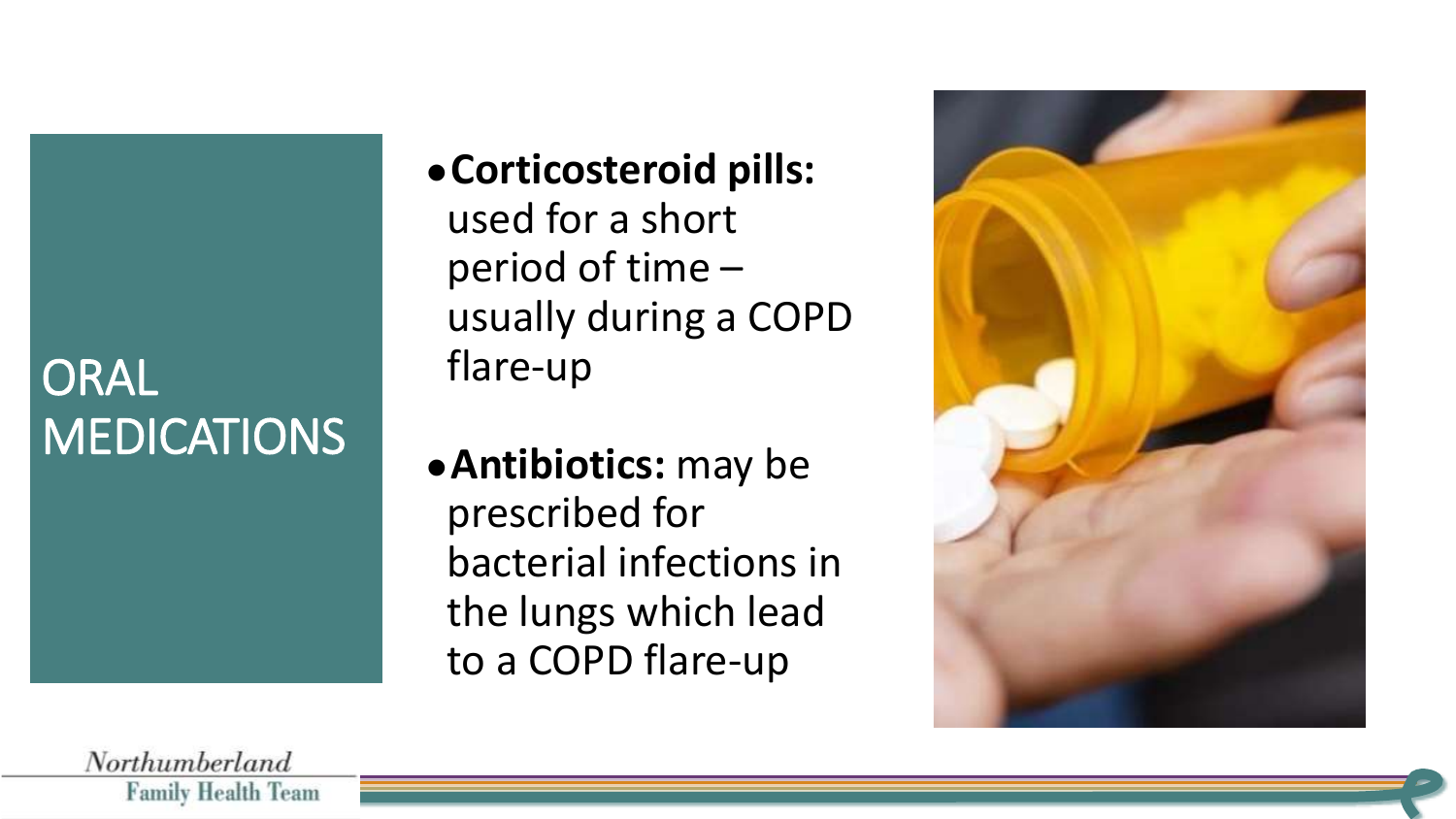CardioSmart



# Remember!

It is important to take your medications regularly and exactly as prescribed to get the full benefit.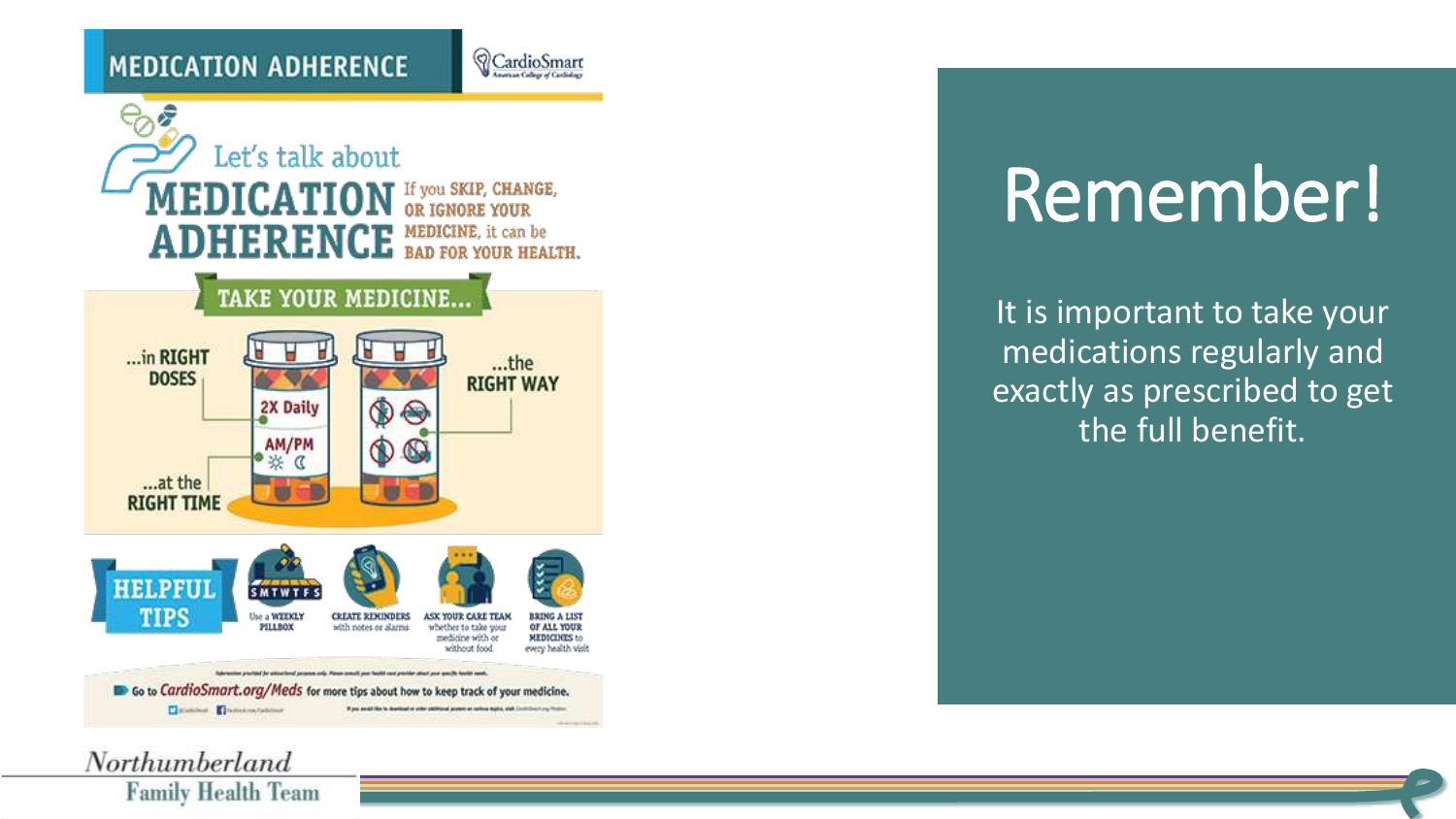## COPD TRIGGERS

- Know and avoid triggers- triggers are things that can worsen your COPD.
- Common triggers include scents, cold air and/or hot humid air, air quality, wind, smoke, chemicals, emotions, respiratory infections
- As you learn what things worsen your COPD, you can learn to avoid them

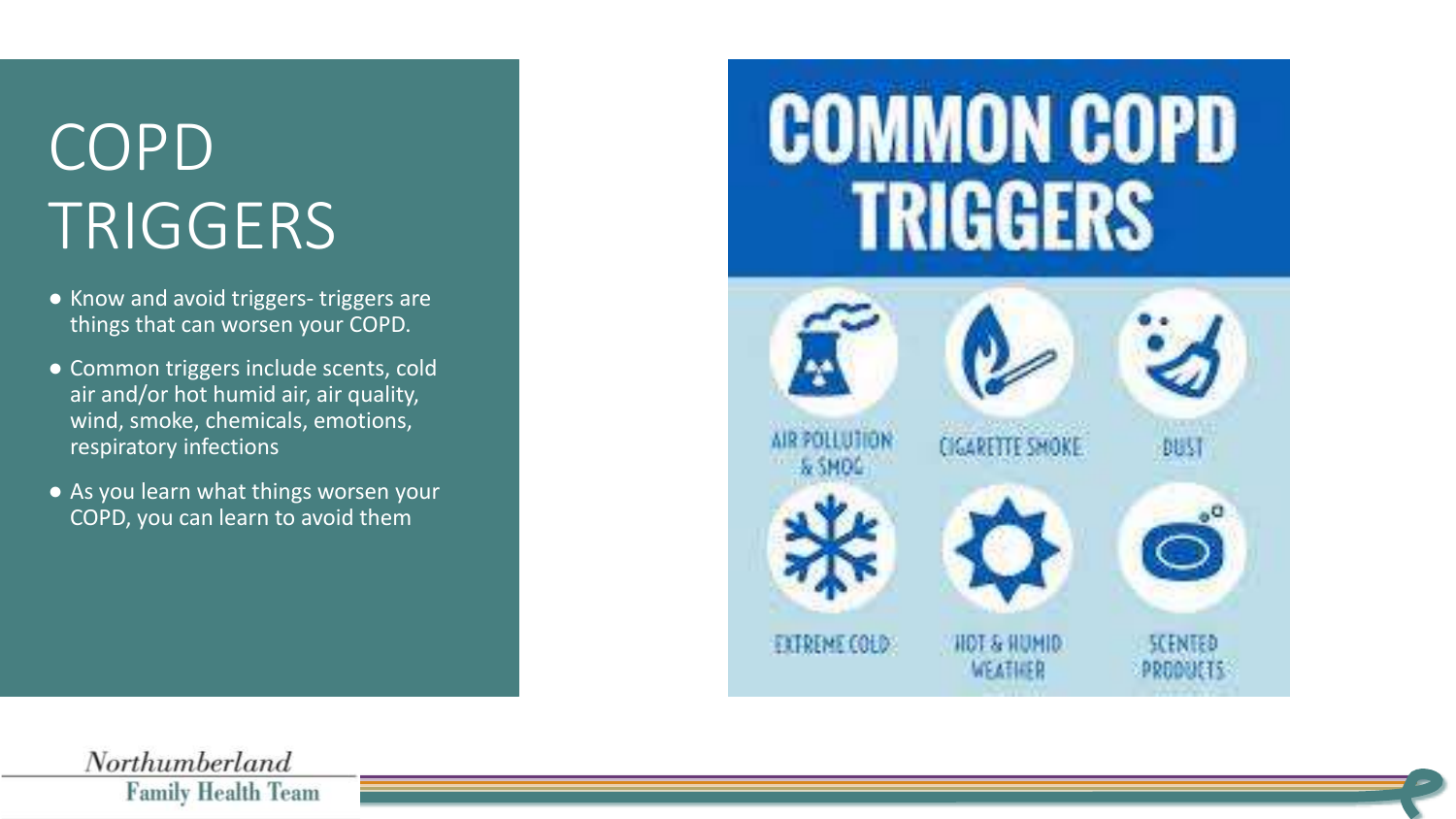### COPD FLARE-UPS

- A COPD flare-up occurs when your COPD symptoms get worse
- Flare-ups are usually caused by COPD triggers
- This is the main reason people with COPD go to the hospital
- Flare-ups should not be ignored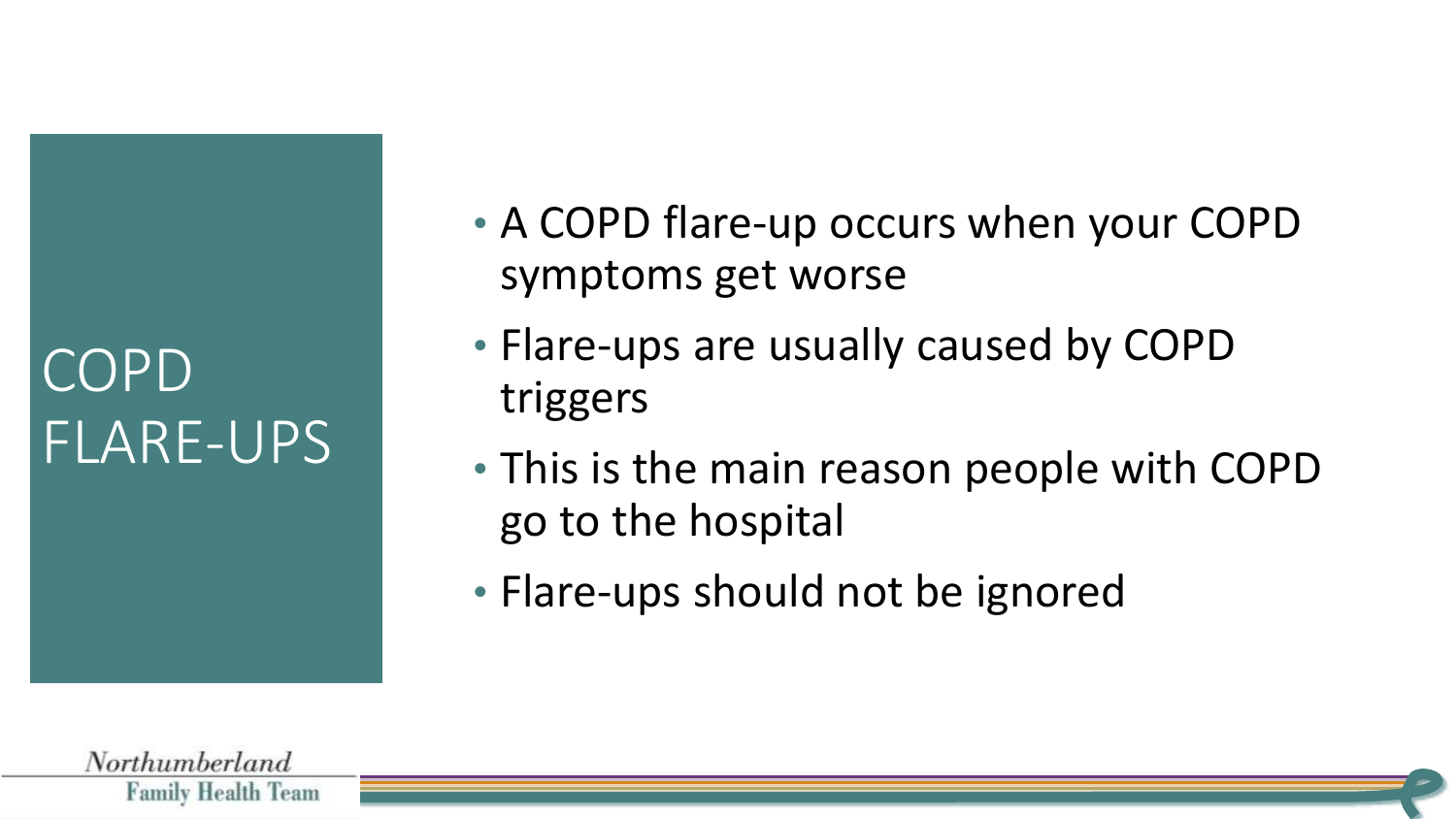HOW TO HANDLE COPD FLARE-UPS

- Stay healthy
- Recognize COPD flare-up symptoms
- Start treating a COPD flare-up quickly
- Learn when to call your doctor or go to the ER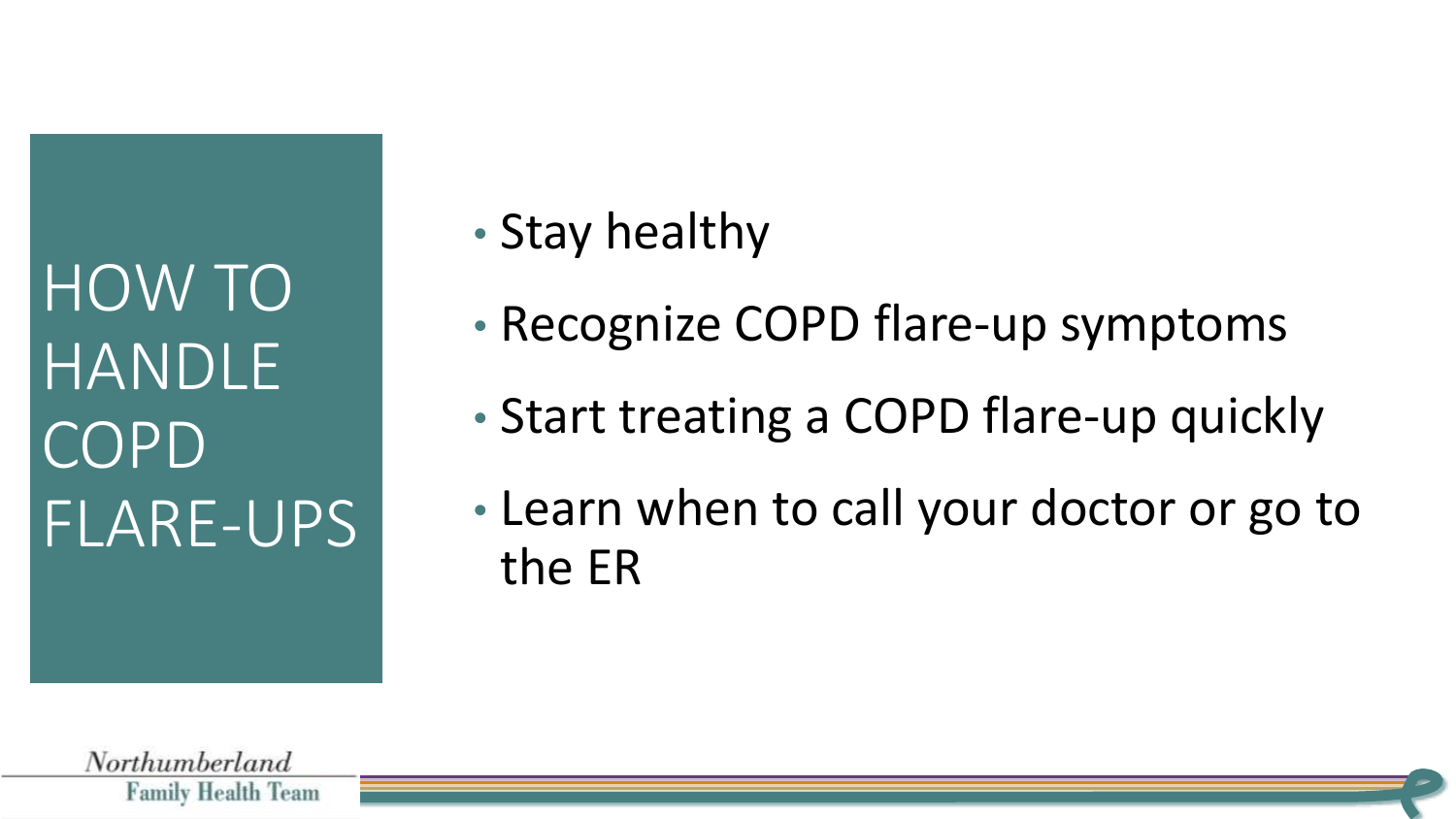



# STAY HEALTHY



1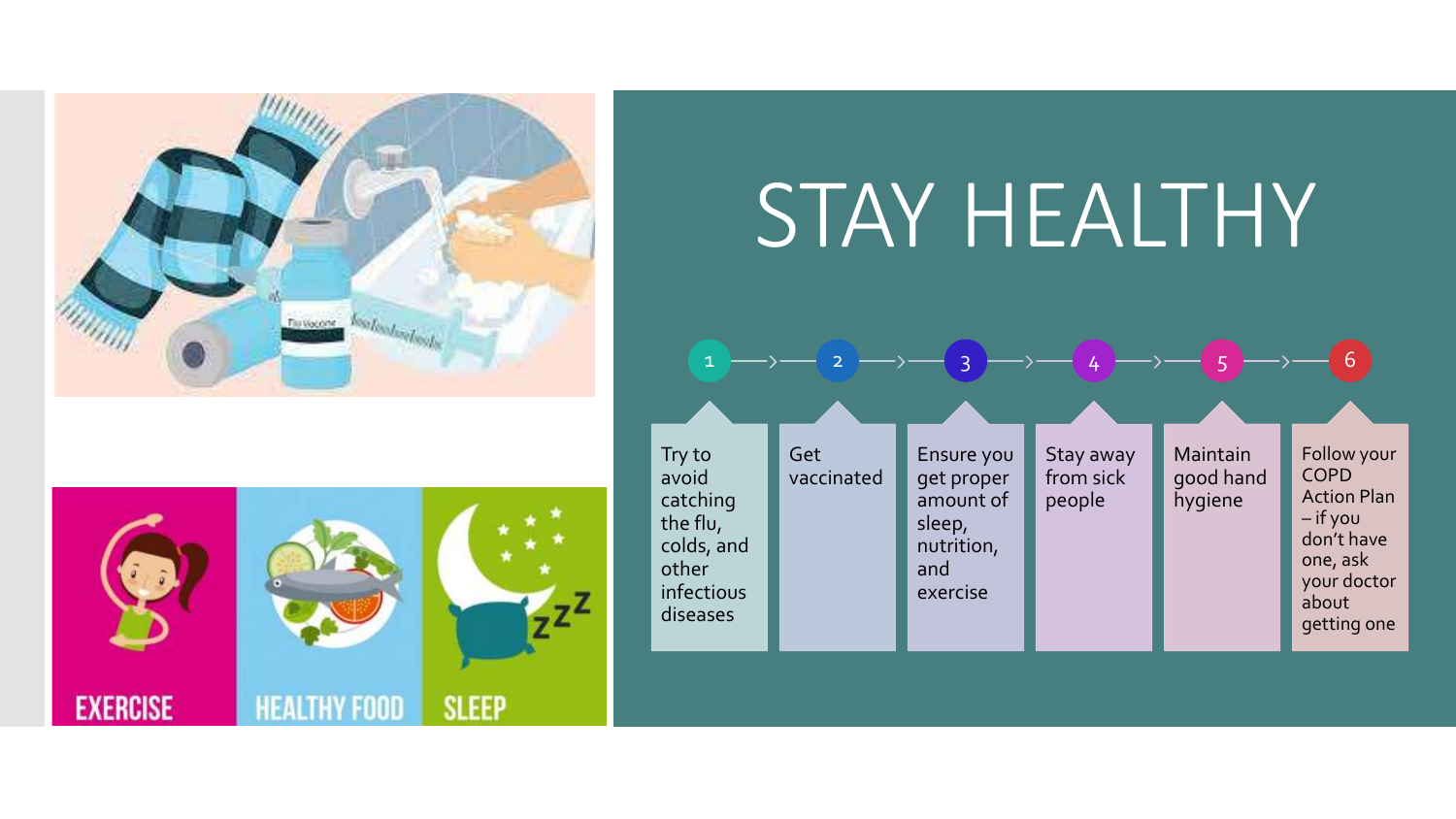

more out of breath

more out of breath despite taking my reliever medicines

more phlegm, change in colour: dark yellow, green



more chesty coughing

#### RECOGNIZE COPD FLARE-UP SYMPTOMS

- Feeling more tired than usual
- Increased shortness of breath
- More coughing than usual
- Your mucus changes colour– may be green, yellow, brown or rustcoloured
- You have more mucus than usual or it becomes thicker and/or stickier
- Fever, sore throat or cold symptoms
- Need to sit up or sit in chair to sleep
- Feeling unwell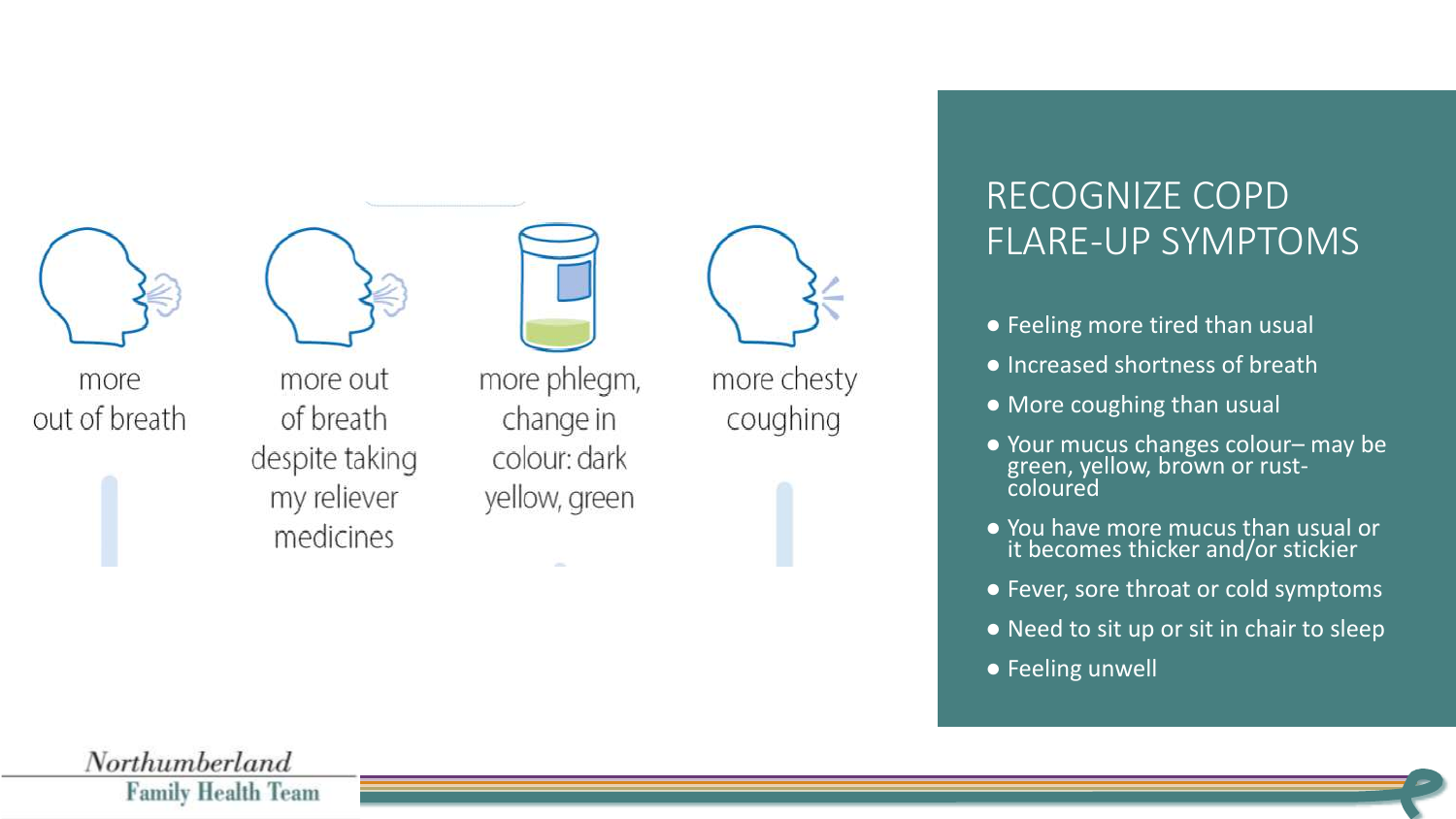### COPD FLARE-UP: START TREATMENT EARLY

My goals are <u>experience</u> and the contract of the contract of the contract of the contract of the contract of the contract of the contract of the contract of the contract of the contract of the contract of the contract of My support contacts are and (Name & Phone Number) (Name & Phone Number)  $\bigodot$ **URGEN I Feel Well** I Feel Worse My Symptoms **I Feel Much Worse** My usual sputum colour is: Changes in my sputum, for at My symptoms are not better after taking my I have sputum. least 2 days. flare-up medicine for 48 hours.  $Yes \Box No \Box$ I feel short of When I do this: I am very short of breath, More short of breath than usual for at  $7 - 0.0$ least 2 days. nervous, confused and/or breath. Yes  $\Box$  No  $\Box$ drowsy, and/or I have chest pain. **Stay Well Take Action Call For Help** If I checked 'Yes' to one or both of the I use my daily puffers as directed. I will call my support contact and/or see above, I use my prescriptions for my doctor and/or go to the nearest **My Actions** COPD flare-ups. emergency department. If I am on oxygen, I use Umin. I use my daily puffers as usual. If I am I will dial 911. more short of breath than usual, I will take \_\_\_\_ puffs of \_\_\_\_\_\_\_\_\_\_\_\_ up to a maximum of \_\_\_\_ times per day. Notes: I use my breathing and relaxation Important information: I will tell my doctor, methods as taught to me. I pace myself respiratory educator, or case manager within 2 days if I had to use any of my to save energy. flare-up prescriptions. I will also make If I am on oxygen, I will increase it follow-up appointments to review my from L/min to L/min. COPD Action Plan twice a year.

Date



My COPD Action Plan

Patient's Copy

(Patient's Name)

This is to tell me how I will take care of myself when I have a COPD flare-up.

**Canadian Respiratory** Guidelines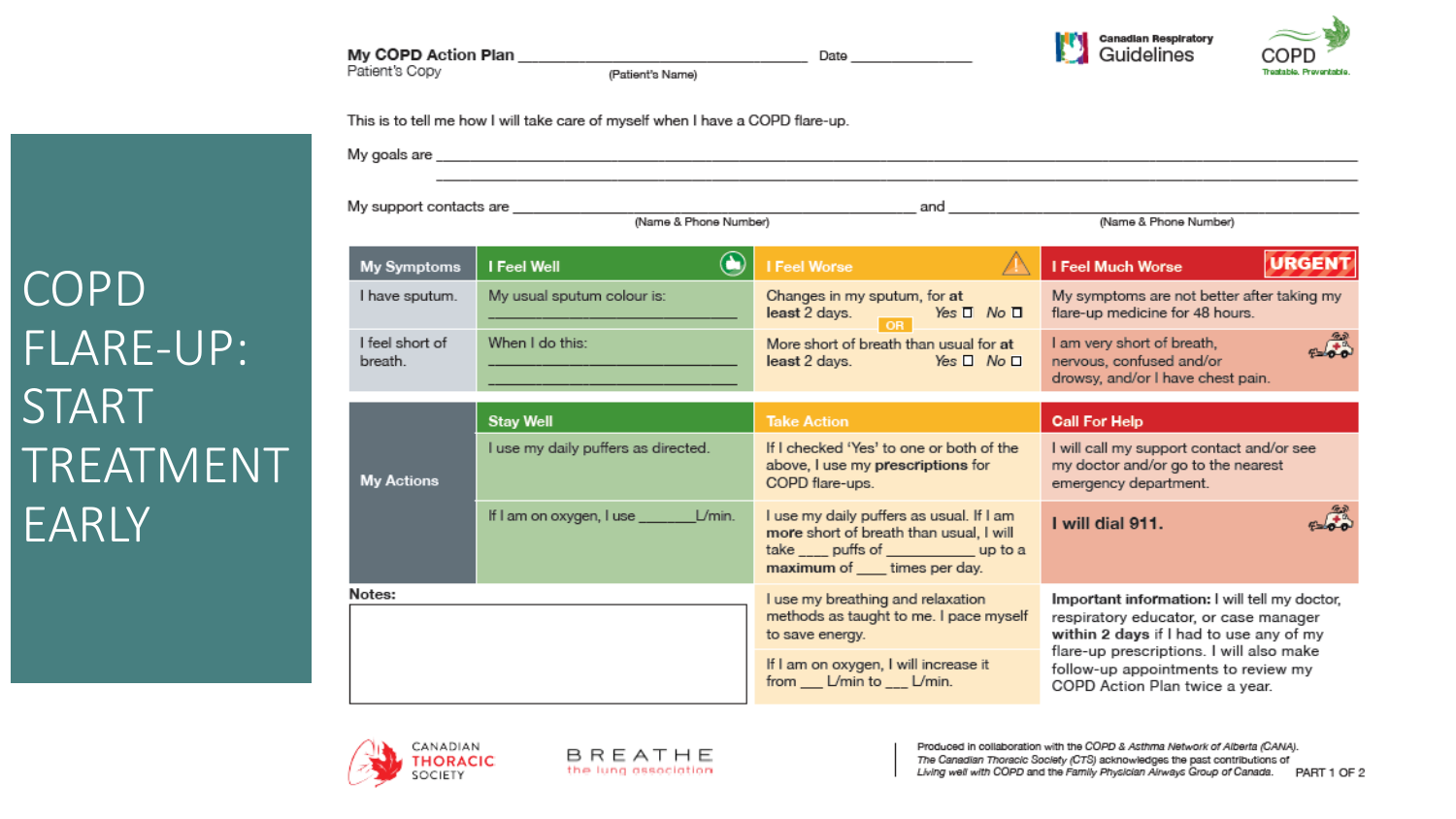# WHEN TO CALL 911

Call 911 immediately if you have the following symptoms:

- You have chest pain or trouble breathing
- Your lips or fingers are blue
- You feel drowsy, confused or agitated

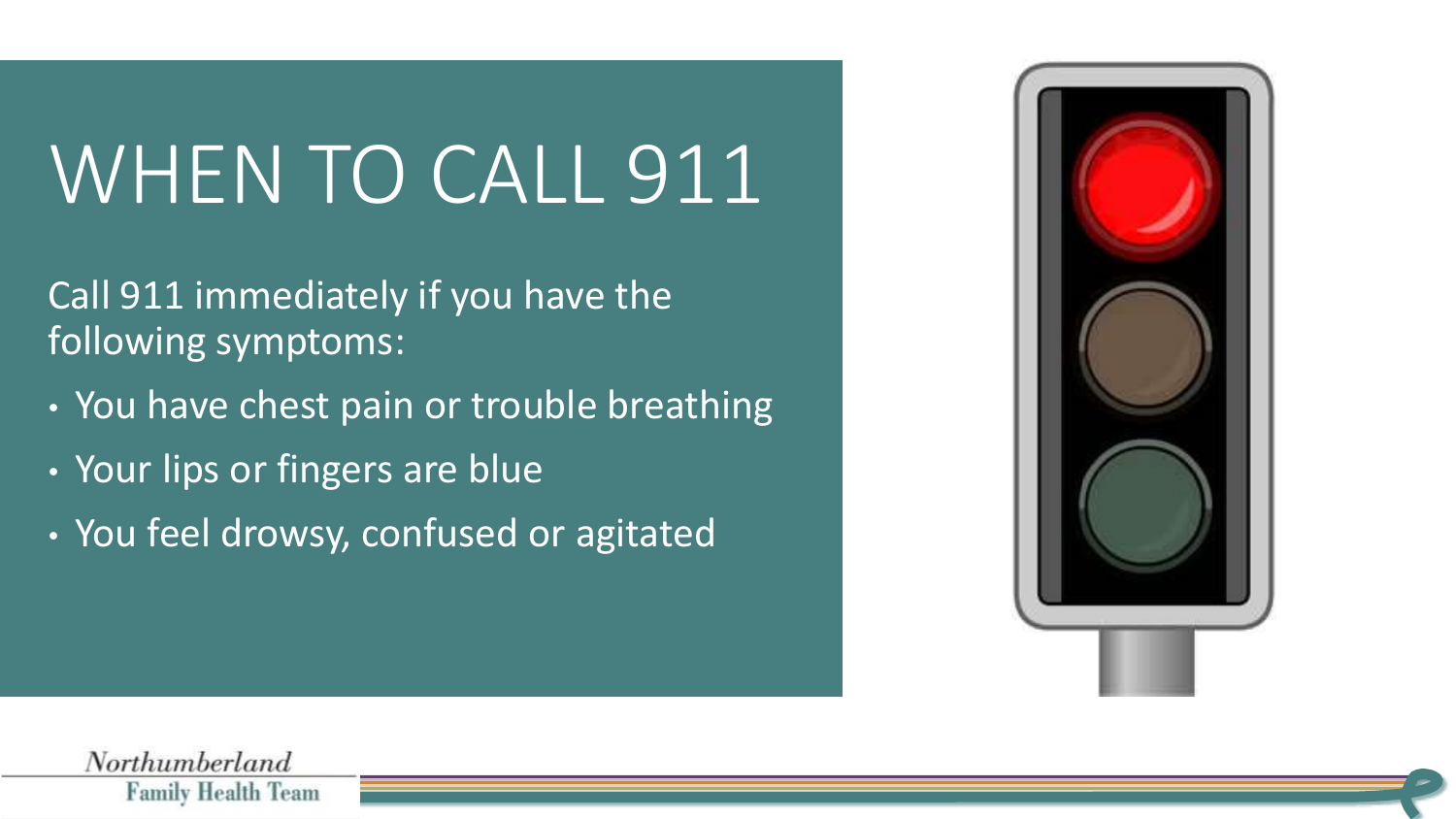## **SHORTNESS** OF BREATH

- One of the most common symptoms for people living with COPD is shortness of breath or the feeling of breathlessness
- Breathlessness can occur when you exercise or engage in activity. Some people feel breathless most of the time
- Breathlessness can cause feelings of anxiety but there are things you can do to make it easier
	- Some people use a fan in front of their face to relieve this feeling
	- Breathing techniques
	- Positioning to reduce breathlessness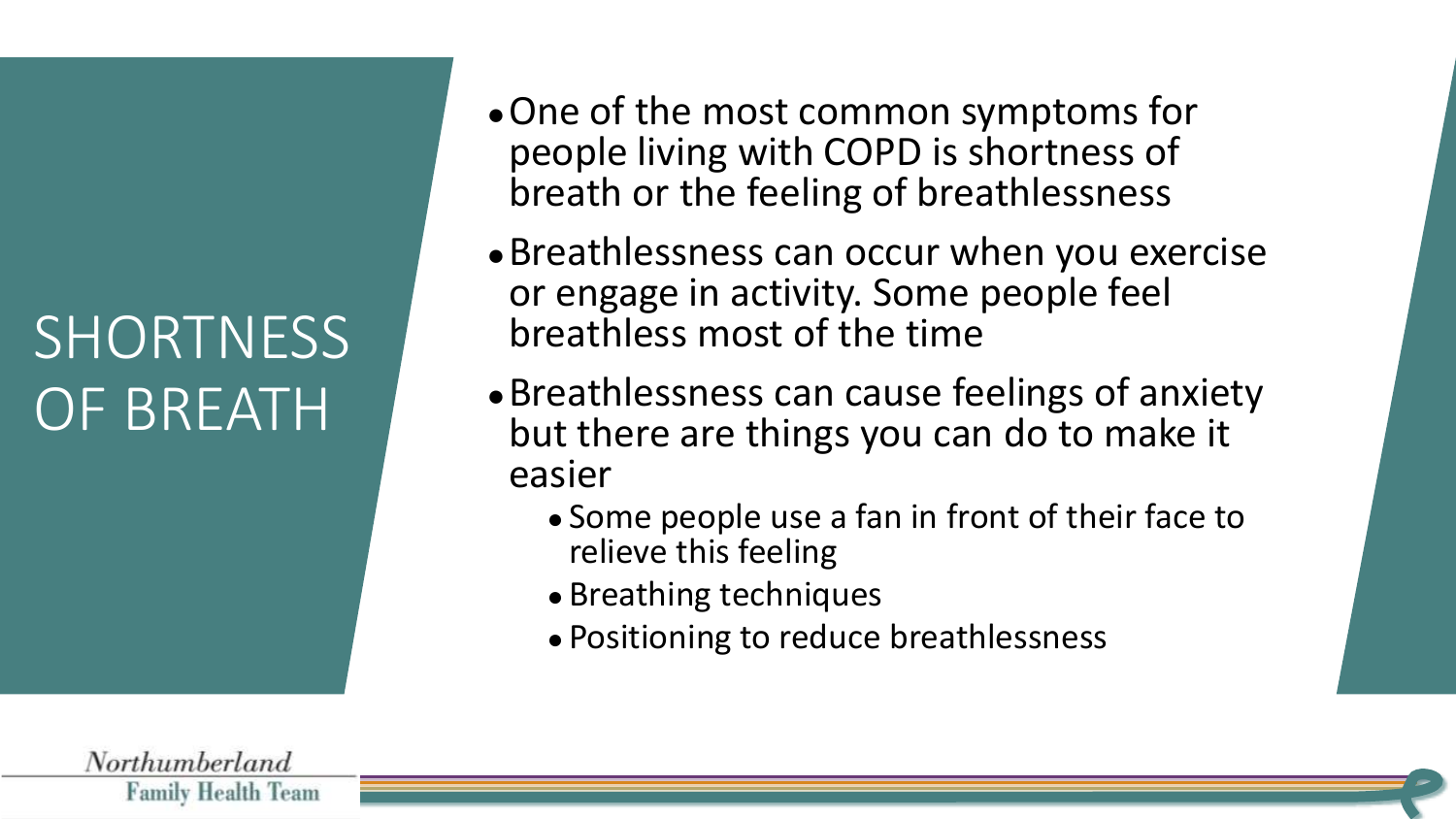## BREATHING **TECHNIQUES**

 $1.2.3.4$ Inhale

Pursed-lip breathing

- 1) Keeping your mouth closed, breathe in slowly through your nose
- 2) Purse your mouth like you're blowing out candles or whistling
- 3) Keeping your lips pursed, breathe out slowly making sure this phase is longer than you did to breathe in

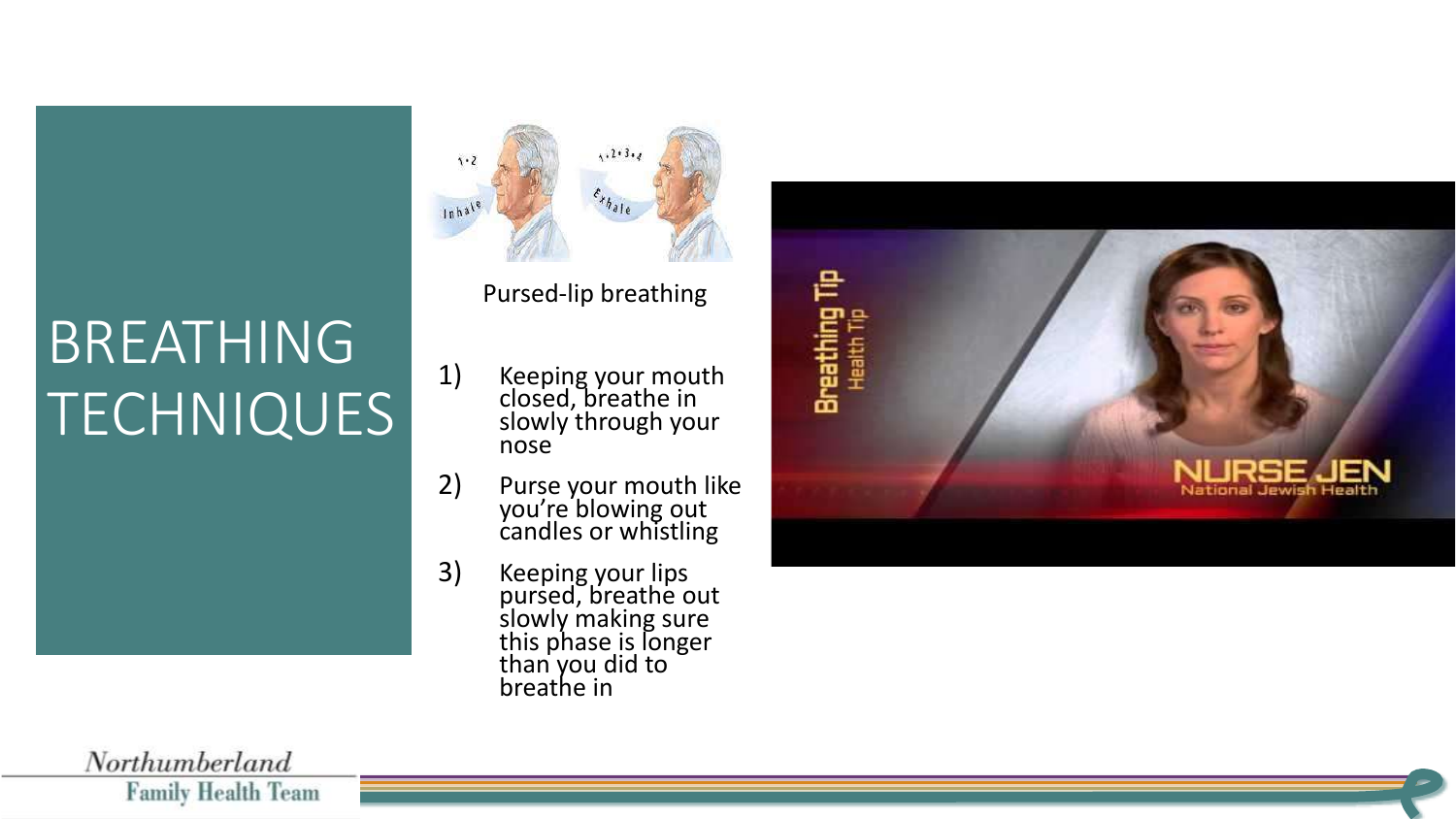

## BREATHING TECHNIQUES

Diaphragmatic breathing or belly breathing: 1) Sit comfortably in a chair with relaxed shoulders 2) Place your hands on your stomach

3) Breathe in slowly through your nose allowing your stomach to rise under your hands

4) Breathe out slowly through pursed lips, feeling your stomach fall back to its normal position

5) Wait after each exhalation until you are ready to take another deep breath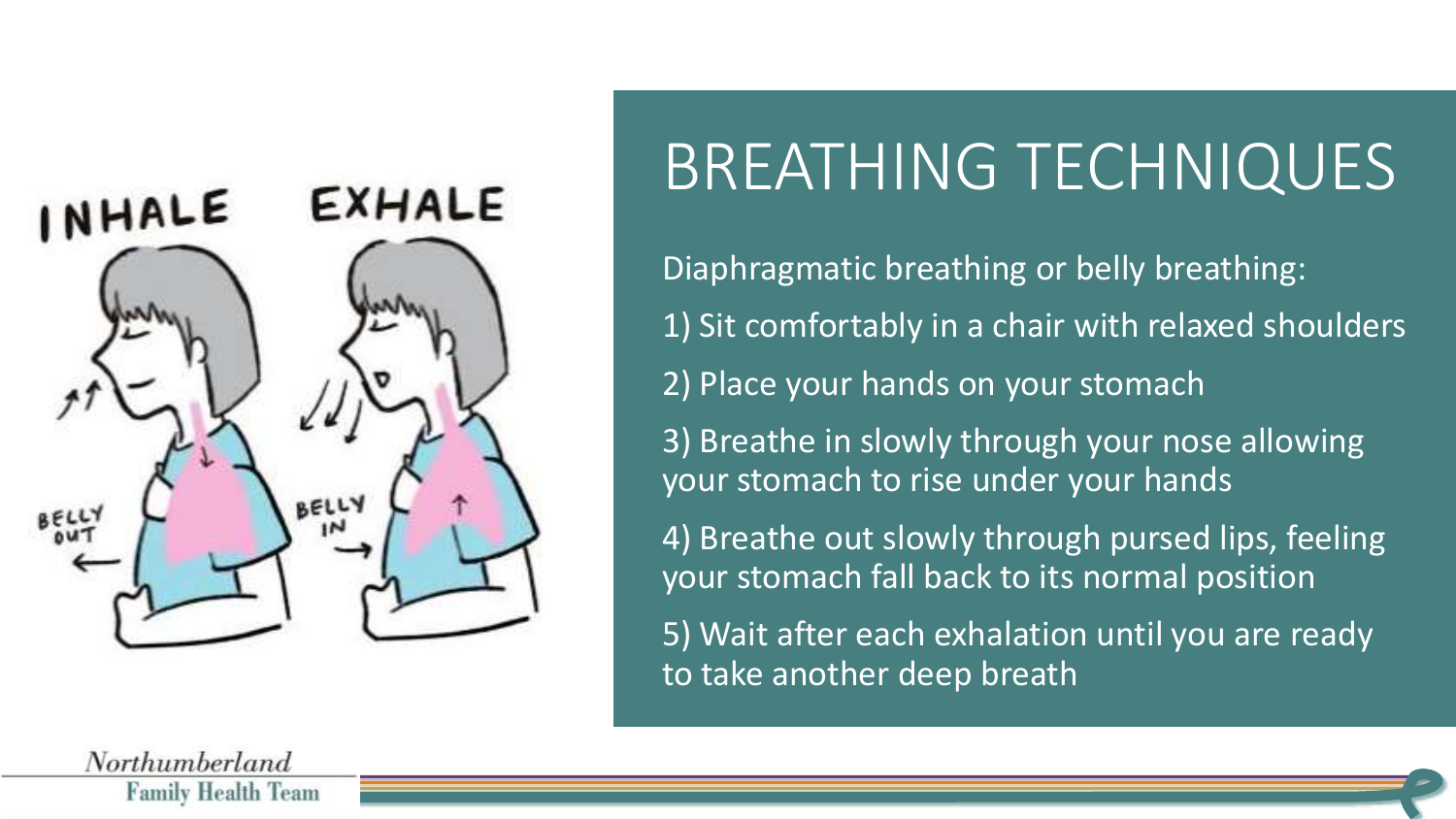### POSITIONING TO REDUCE BREATHLESSNESS



#### Sitting

Sit comfortably in a chair and place both feet on the ground

Lean your head and shoulders forward slightly

With your arms relaxed, rest your arms on your knees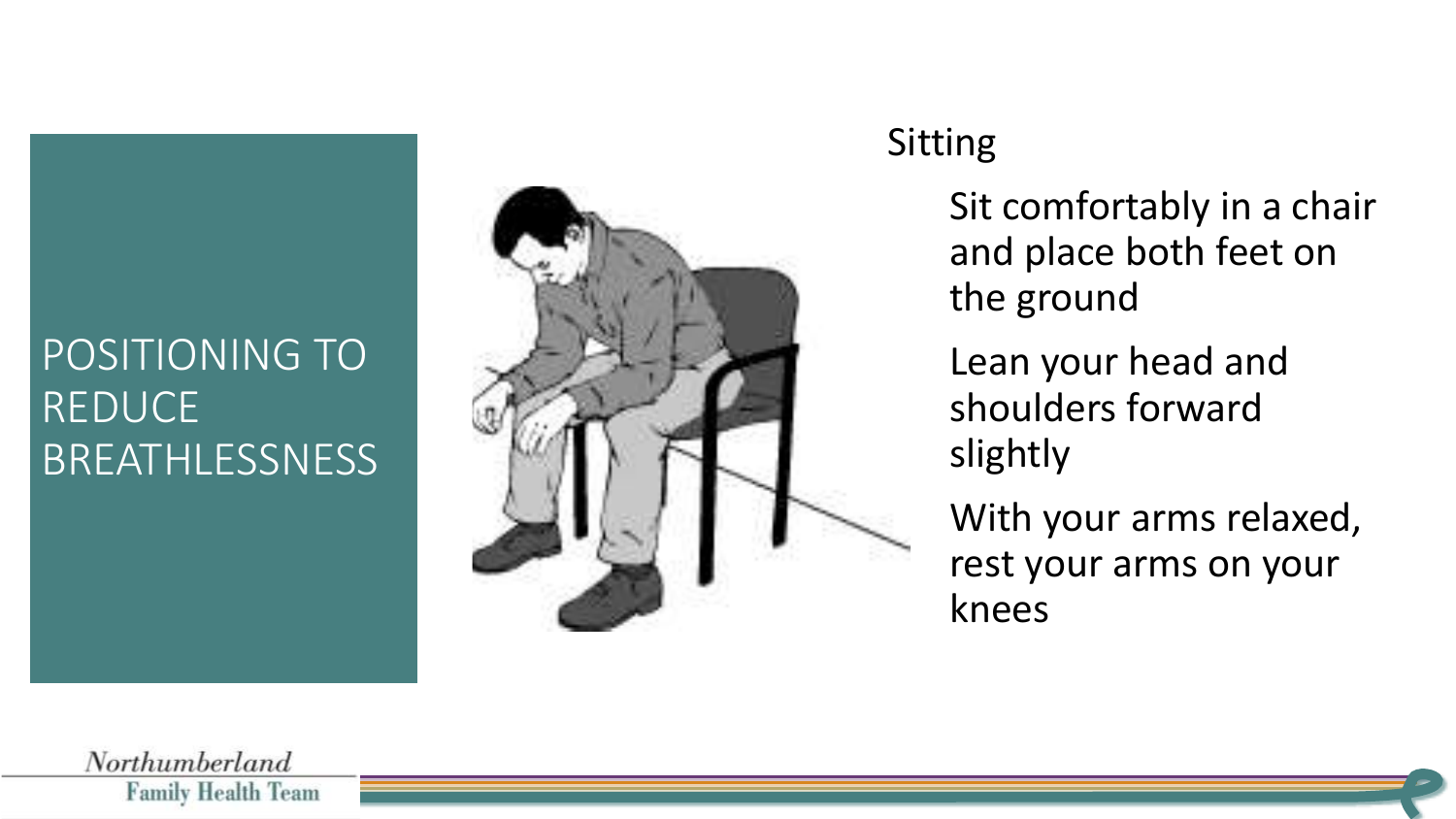### POSITIONING TO REDUCE BREATHLESSNESS

#### Standing

- 1) Lean your back against a wall, chair or counter (make sure it's stable)
- 2) Move your feet so they are slightly apart
- 3) Lean your head and shoulders forward slightly while staying relaxed
- 4) Rest your hands on your thighs or a piece of furniture

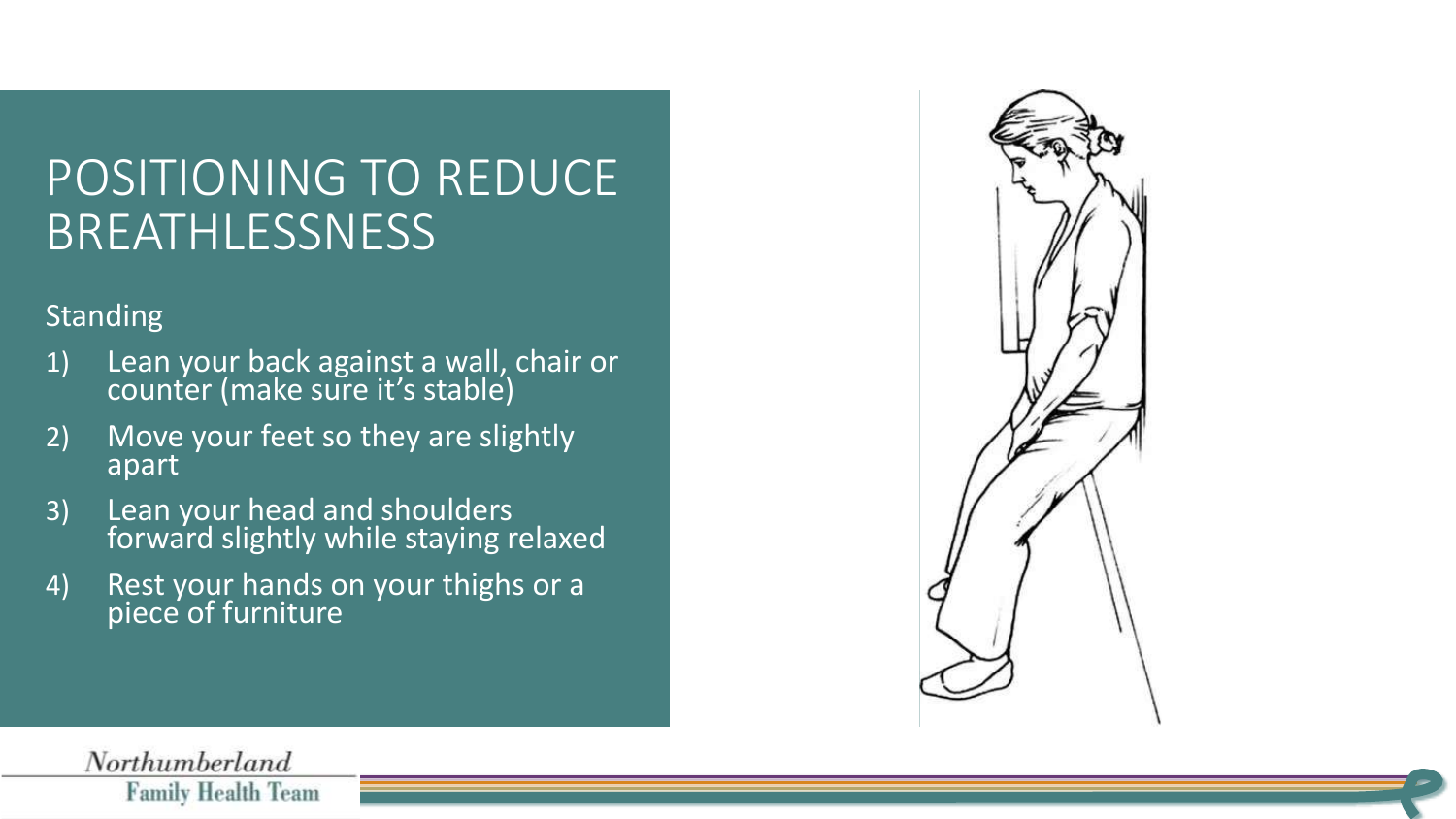### **ENERGY** CONSERVATION

| Prioritize | Prioritize your activities                                    |
|------------|---------------------------------------------------------------|
| Plan       | Plan your schedule ahead, make sure it's within your limits   |
| Pace       | Pace yourself                                                 |
| Position   | Position your body and environment to decrease breathlessness |
| Use        | Use pursed-lip breathing when exerting yourself               |
| Try        | Try to maintain a positive attitude                           |

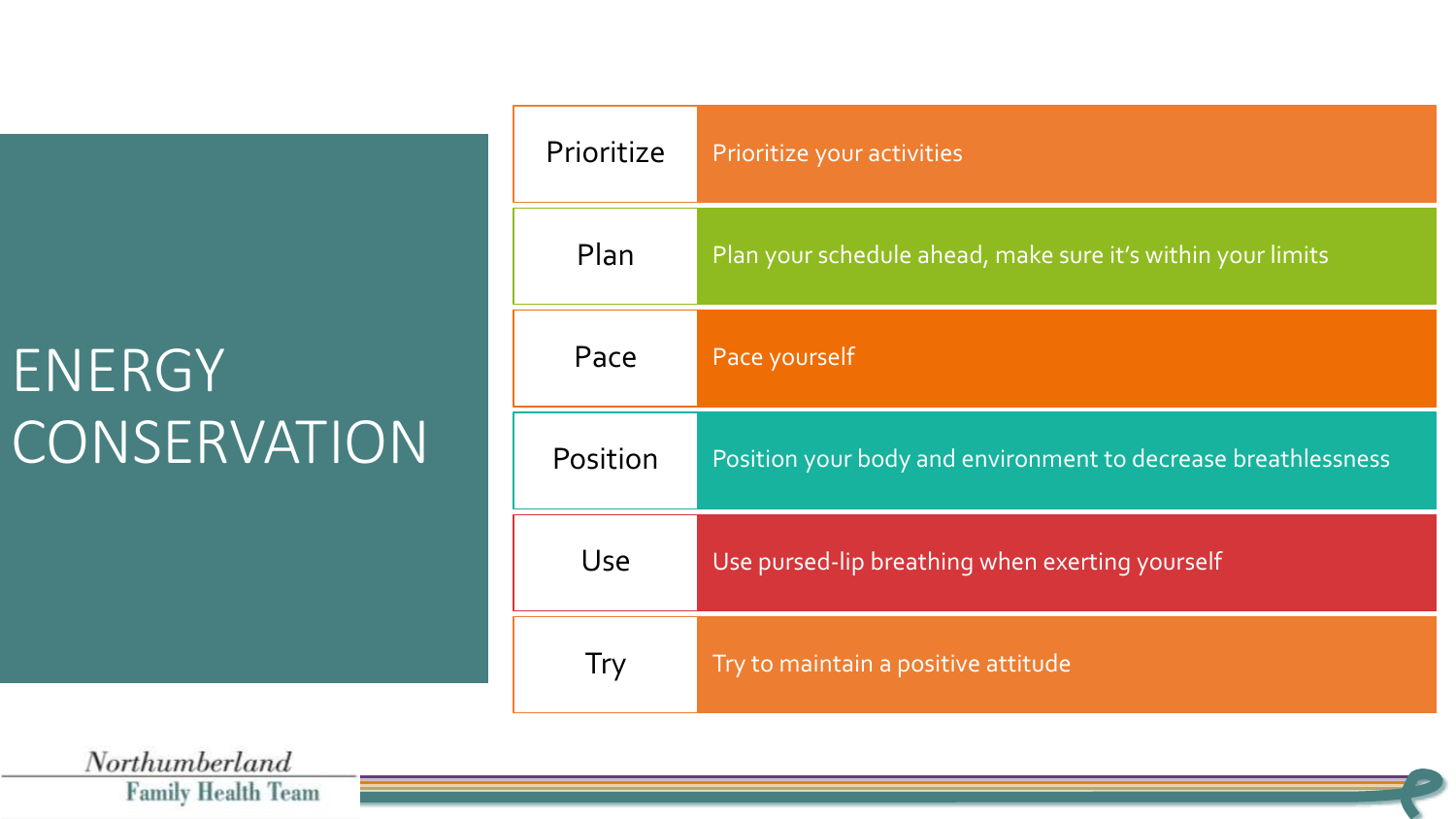## COPD AND ANXIETY THE ANXIETY-BREATHLESSNESS **CYCLE**

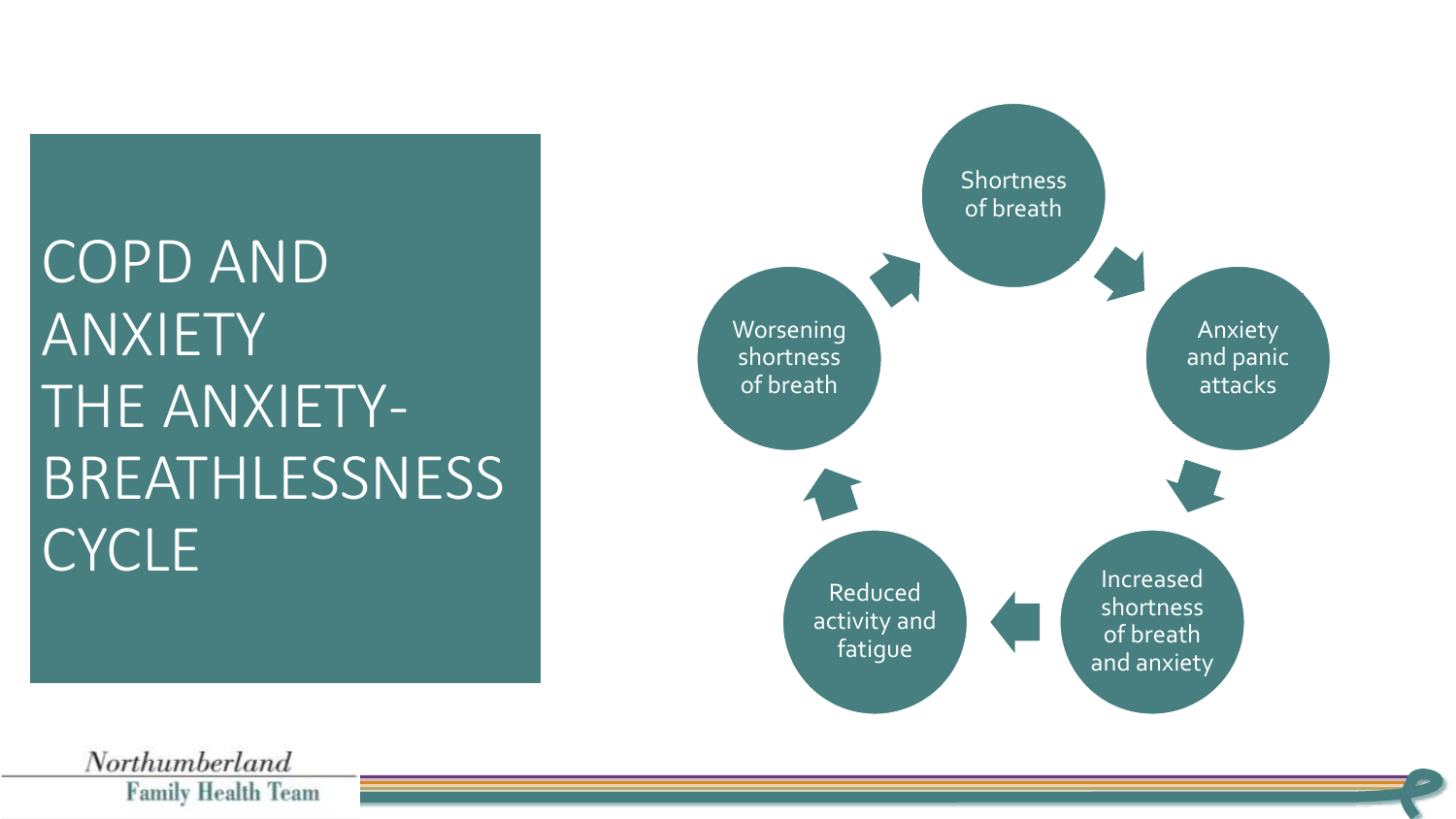## Coping with Anxiety

give in 100 methods are a come in the work with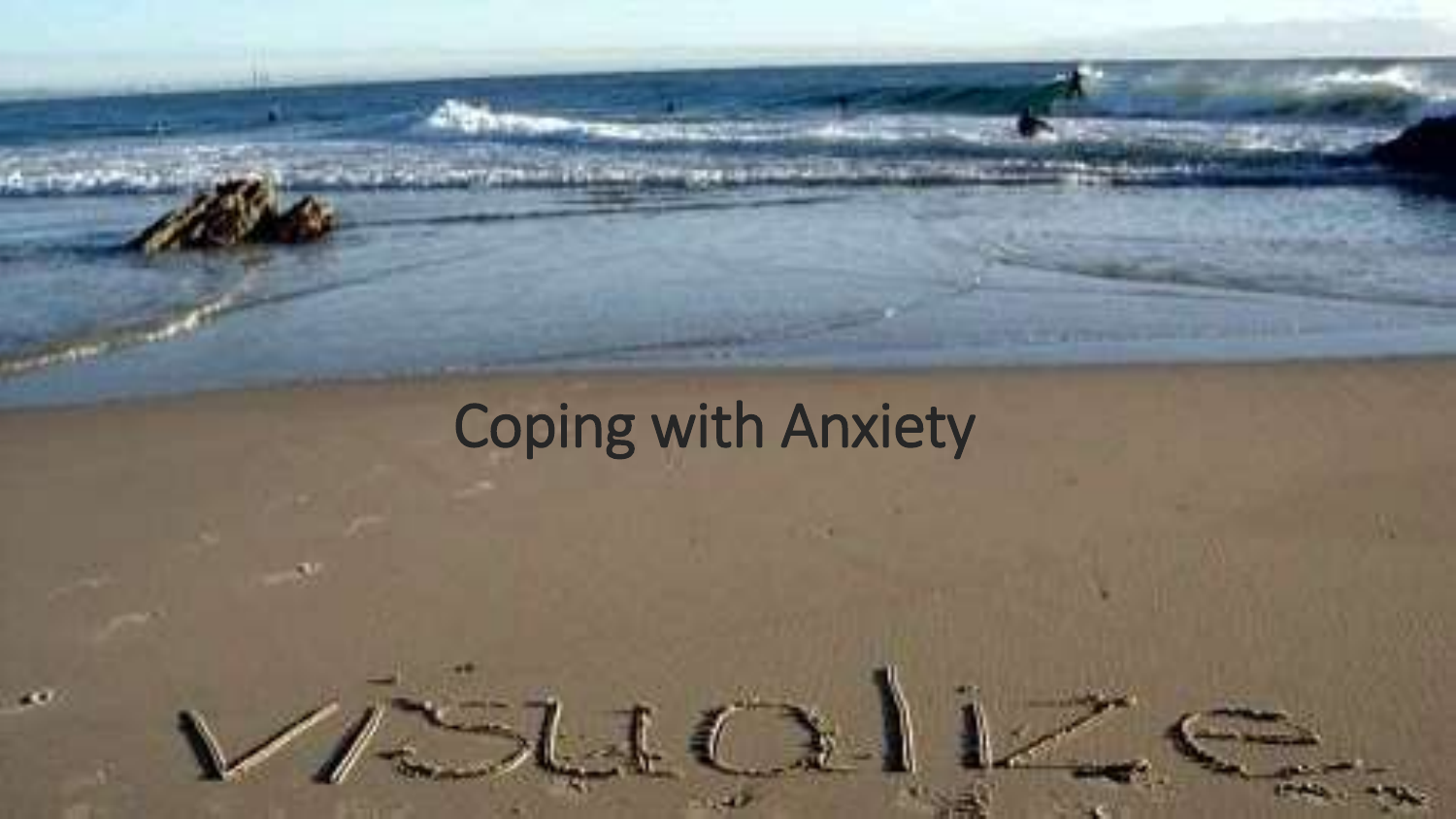### DEEP BREATHING

• Pursed lip breathing

• Belly breathing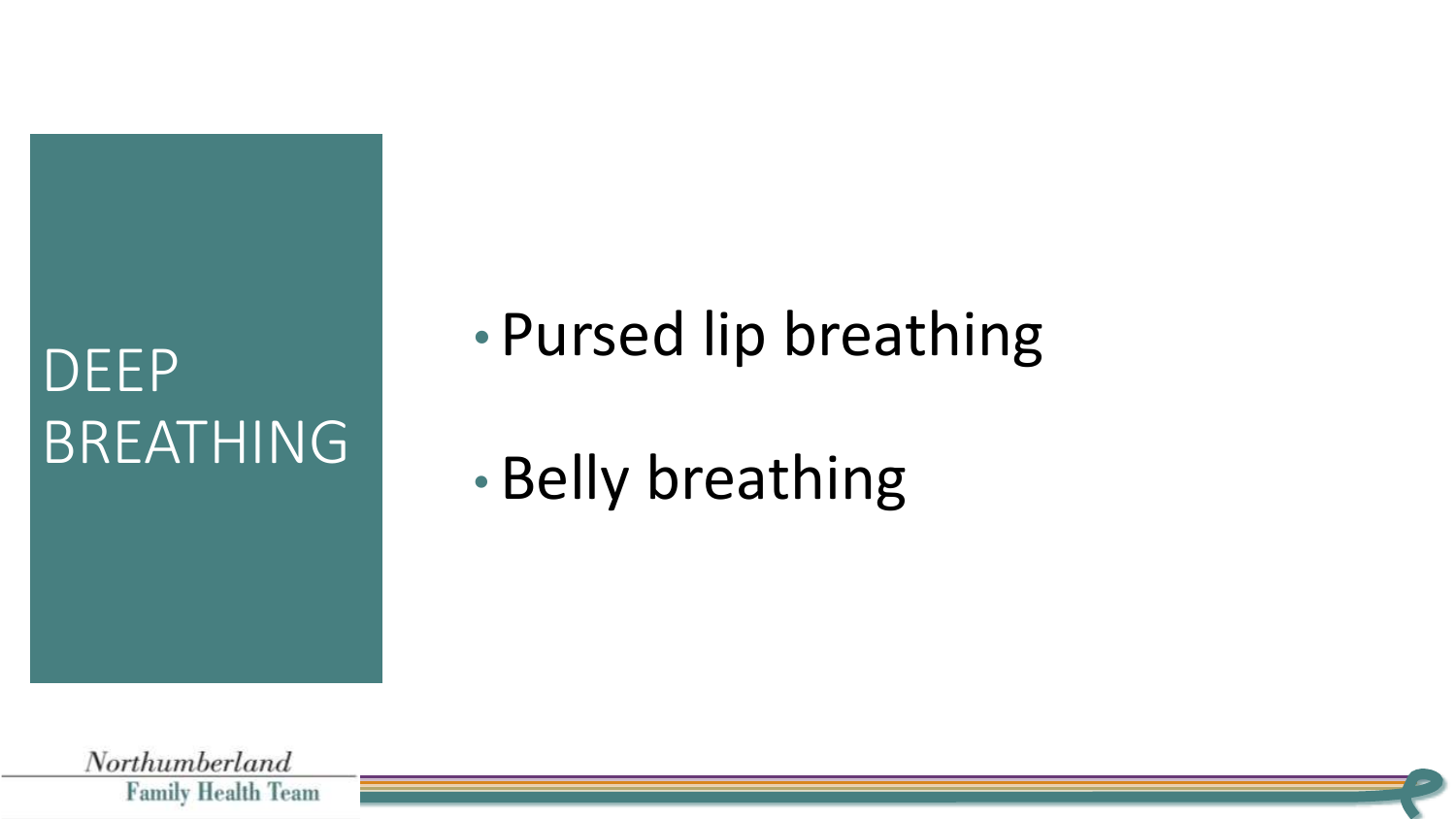### COPING WITH ANXIETY

Stressful emotions may cause you to feel short of breath

While this may feel uncomfortable, there are ways to cope with anxiety caused by difficult emotions:

- Try to plan ahead and avoid situations that may cause stress
- If you are unable to avoid these situations, make plans to reduce stress as much as possible
- If you do become anxious and short of breath, find a comfortable place to sit and begin pursed lip breathing
- Speak with your support system about situations that cause stress. This will provide them with the knowledge needed to support you
- Consider mental health counselling for anxiety

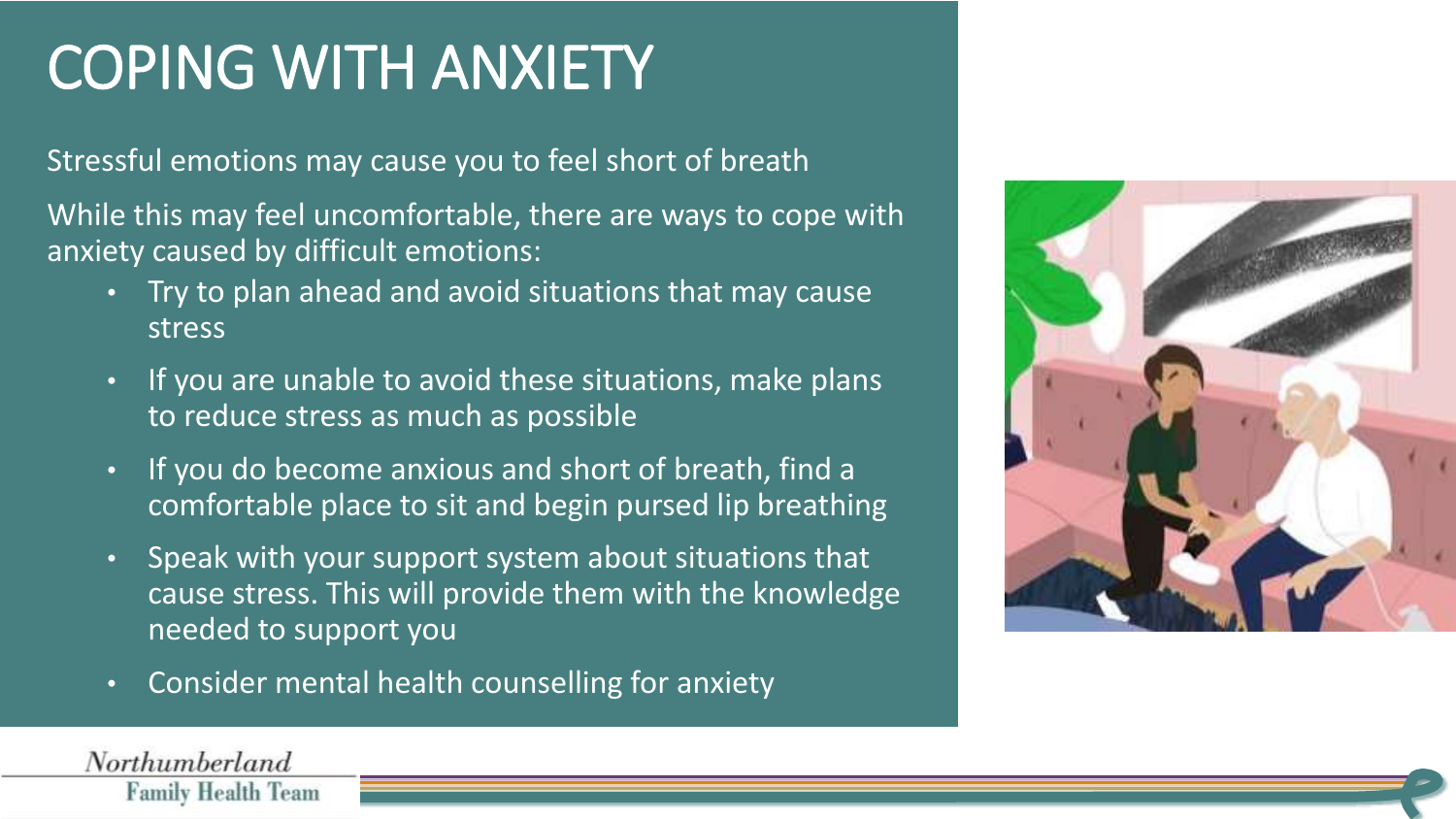### COPD AND **EXERCISE**

- ●Exercise is one of the most important things you can do to manage your COPD
- ●While it may seem easier to take it easy, this can worsen your breathing in the long-term
- ●Exercise can help improve your energy level and help you breathe better

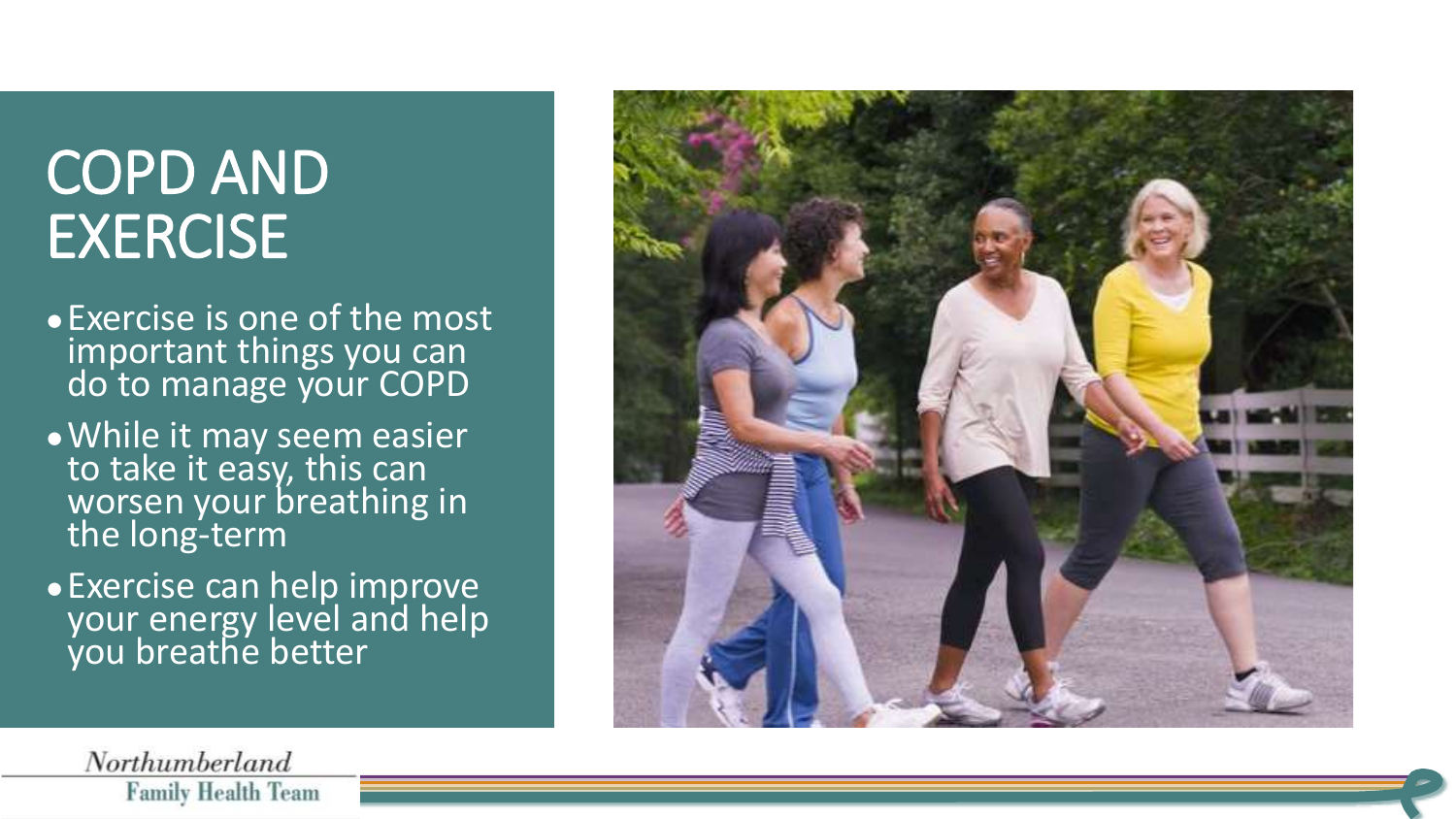### **BENEFITS**  $() \vdash$ **EXERCISE**

When you are less physically active, your muscles, including your heart, become less efficient.

Your muscles work harder causing you to feel more breathless and tired

Exercising regularly can strengthen your muscles and help your heart and lungs work more efficiently

As a result, you'll be able to do more with the same amount of effort

Exercise also helps to maintain a healthy weight, helps your body fight off infections, improve your energy level and mood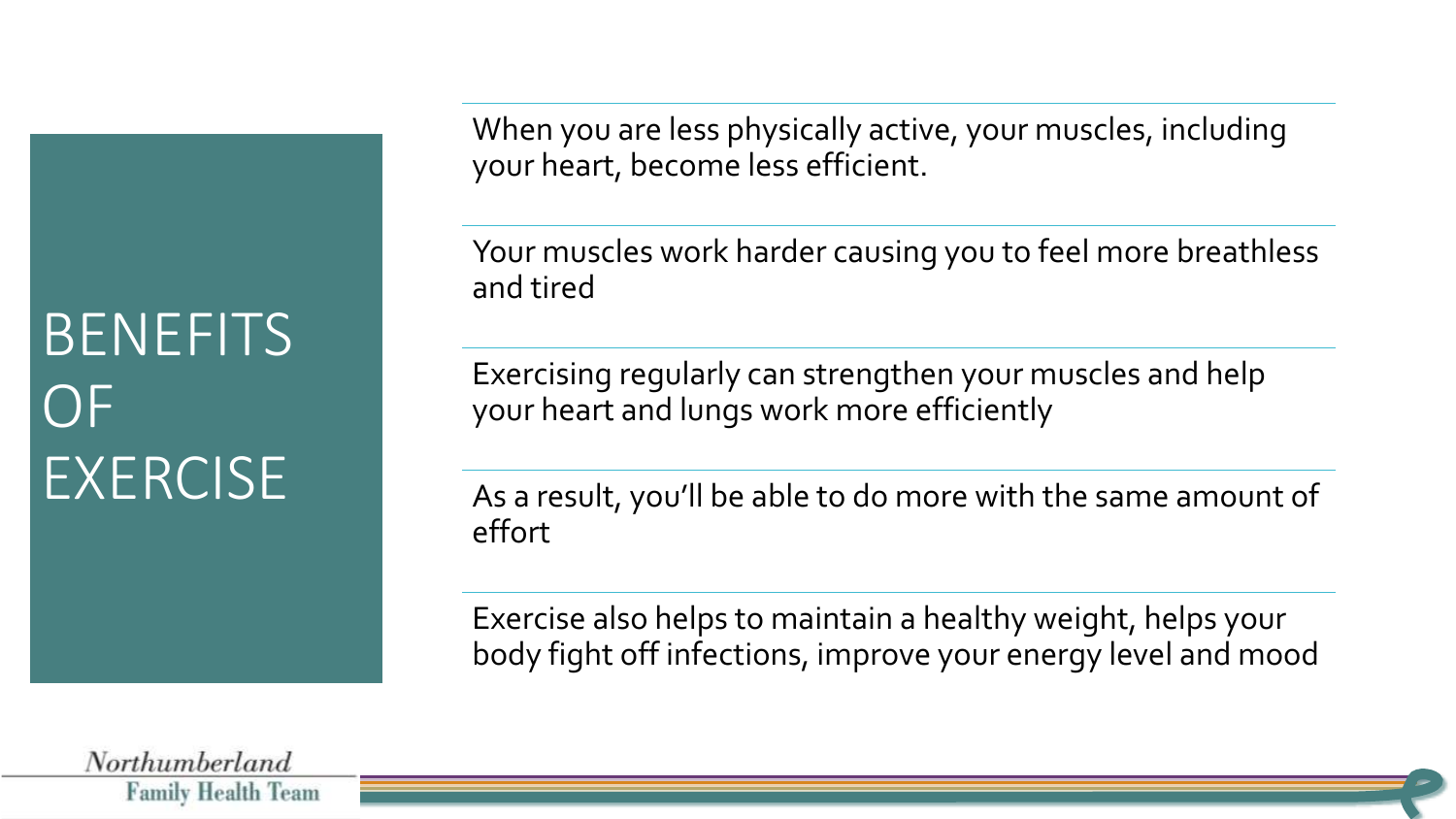COPD AND **EXERCISE** 

Exercise does not have to be complicated

Starting slow and pacing your activity is important

As you get stronger, you can do a bit more or exercise a little longer

Walking is a good and simple way to improve your fitness

Speak with your primary healthcare provider before starting an exercise program to make sure it is appropriate for you. You can also discuss when to use your inhalers

You can also speak with your doctor about pulmonary rehab to see if it's appropriate for you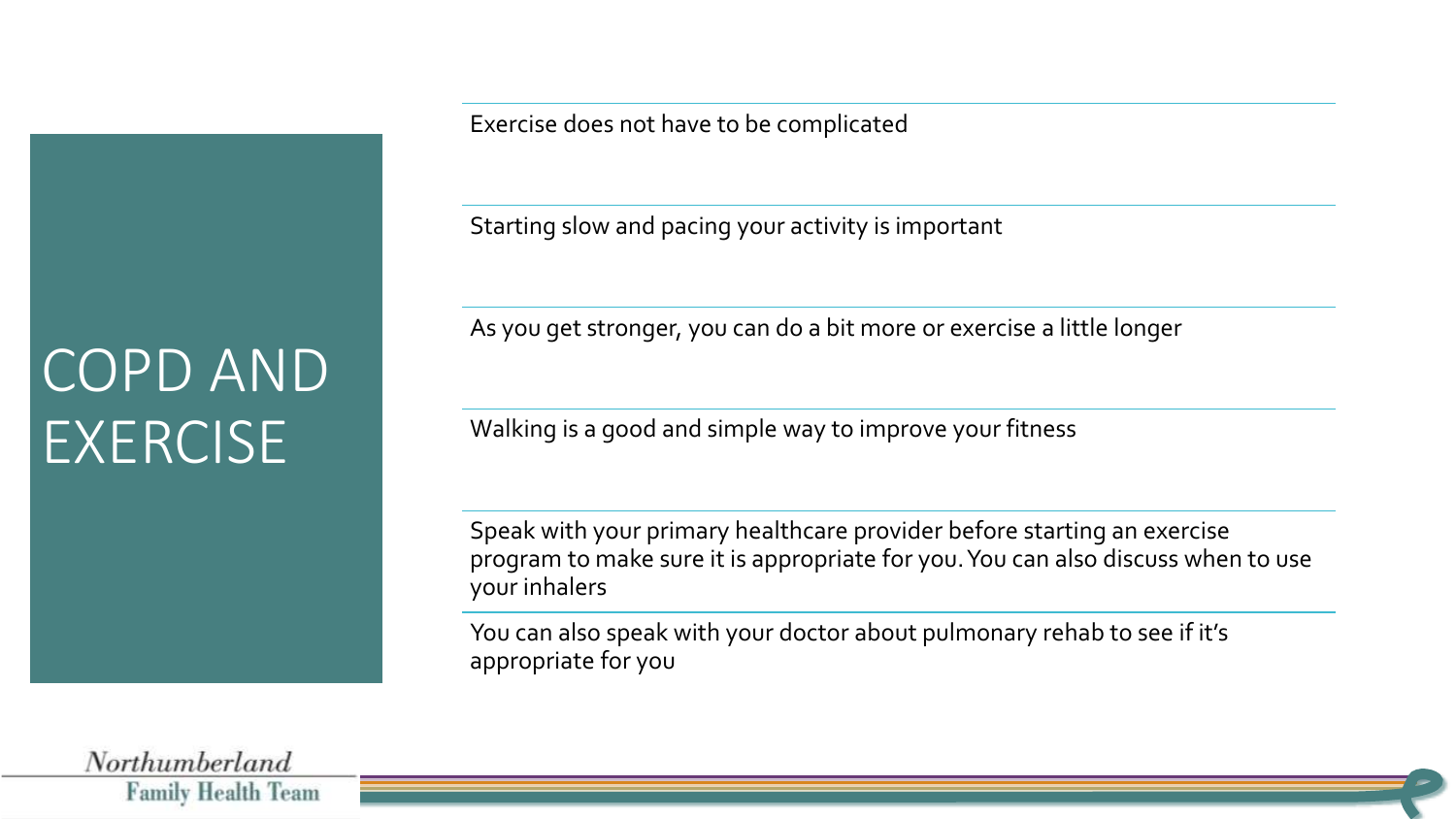### WHAT IS CHRONIC DISEASE?

COPD is known as a chronic disease

This means that COPD is a long-term condition that will worsen over time

COPD is not curable, but there are ways to slow this progression

There can be periods of wellness and periods of illness with severe symptoms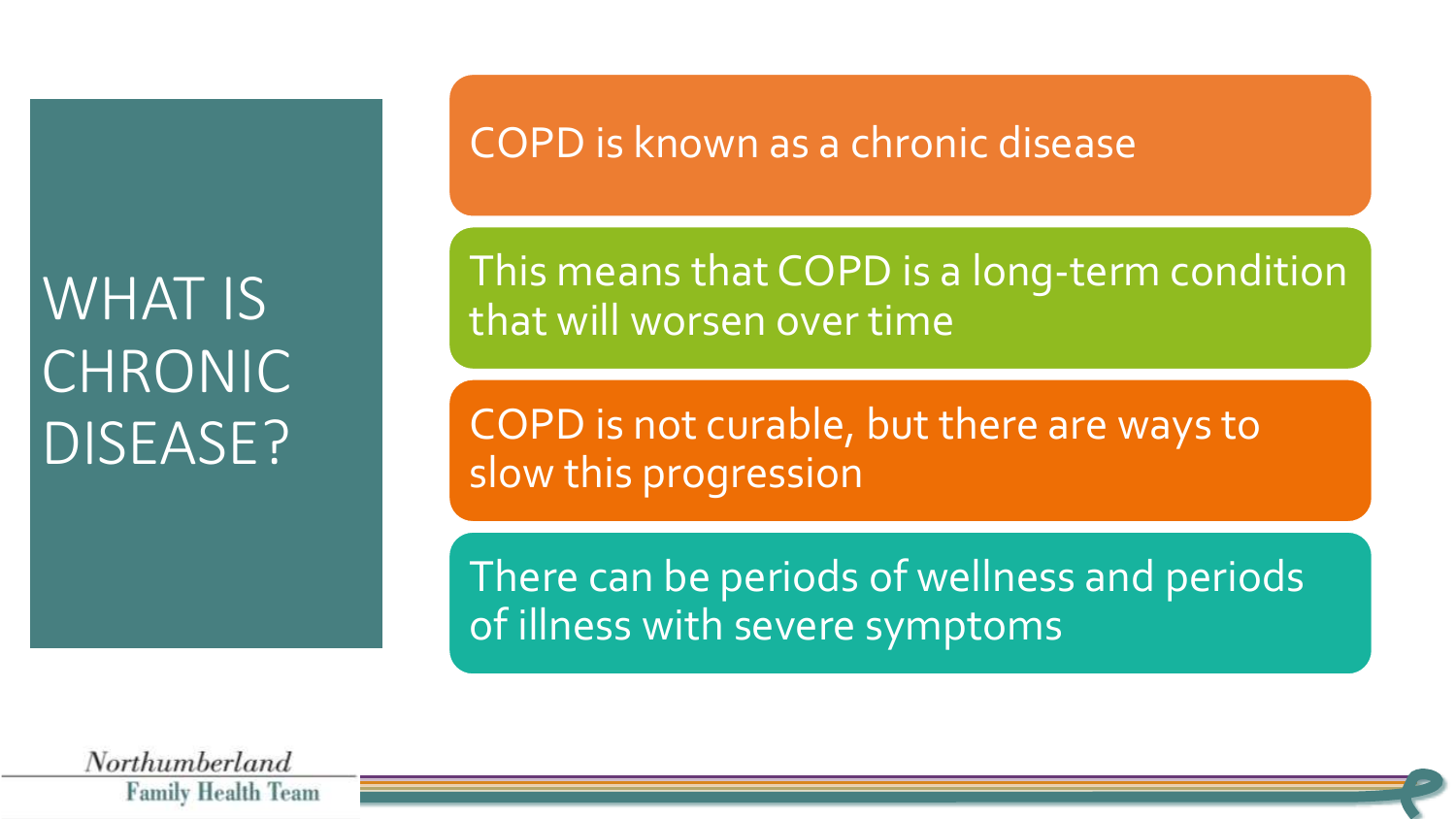WHAT IS ADVANCE CARE PLANNING? A time for you to think about what is important to you if you were sick or injured and could not speak for yourself

It is important to choose a **Substitute Decision Maker** - the person who can speak for you if you are unable to speak for yourself - let him or her know your wishes and the type of care you want and do not want.

Why is this so important? It can be difficult for others to make decisions for you if they don't know your wishes or your values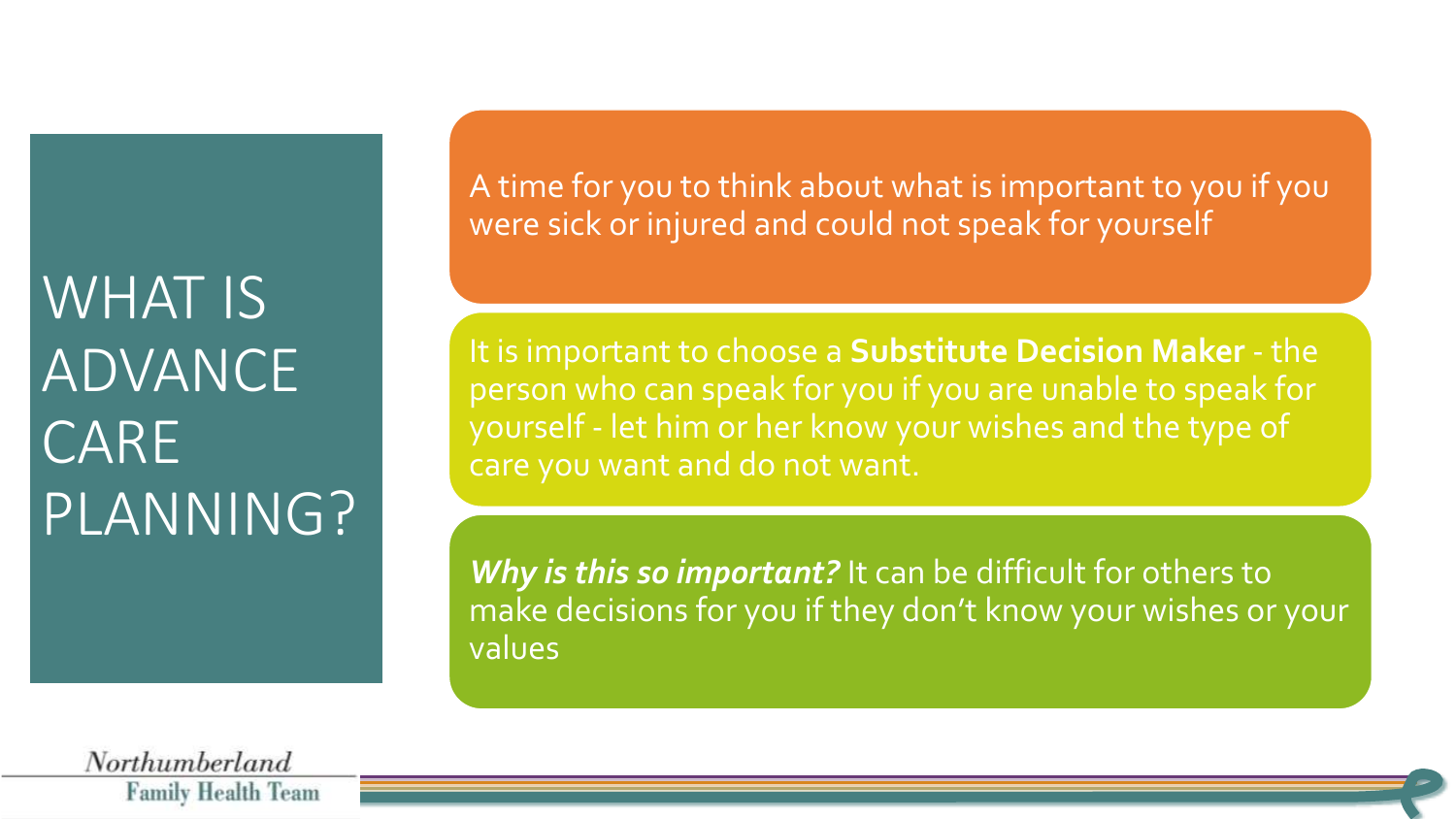### WHEN SHOULD I TALK ABOUT ADVANCE CARE PLANNING?

- Everyone should do advance care planning as soon as possible. Especially when you are healthy and able to have these conversations.
- You can talk about your wishes at any point. After a hospital visit or a flare-up of your chronic condition may be a perfect time.
- You can write down your wishes or make an audio or video recording and can change it at any time.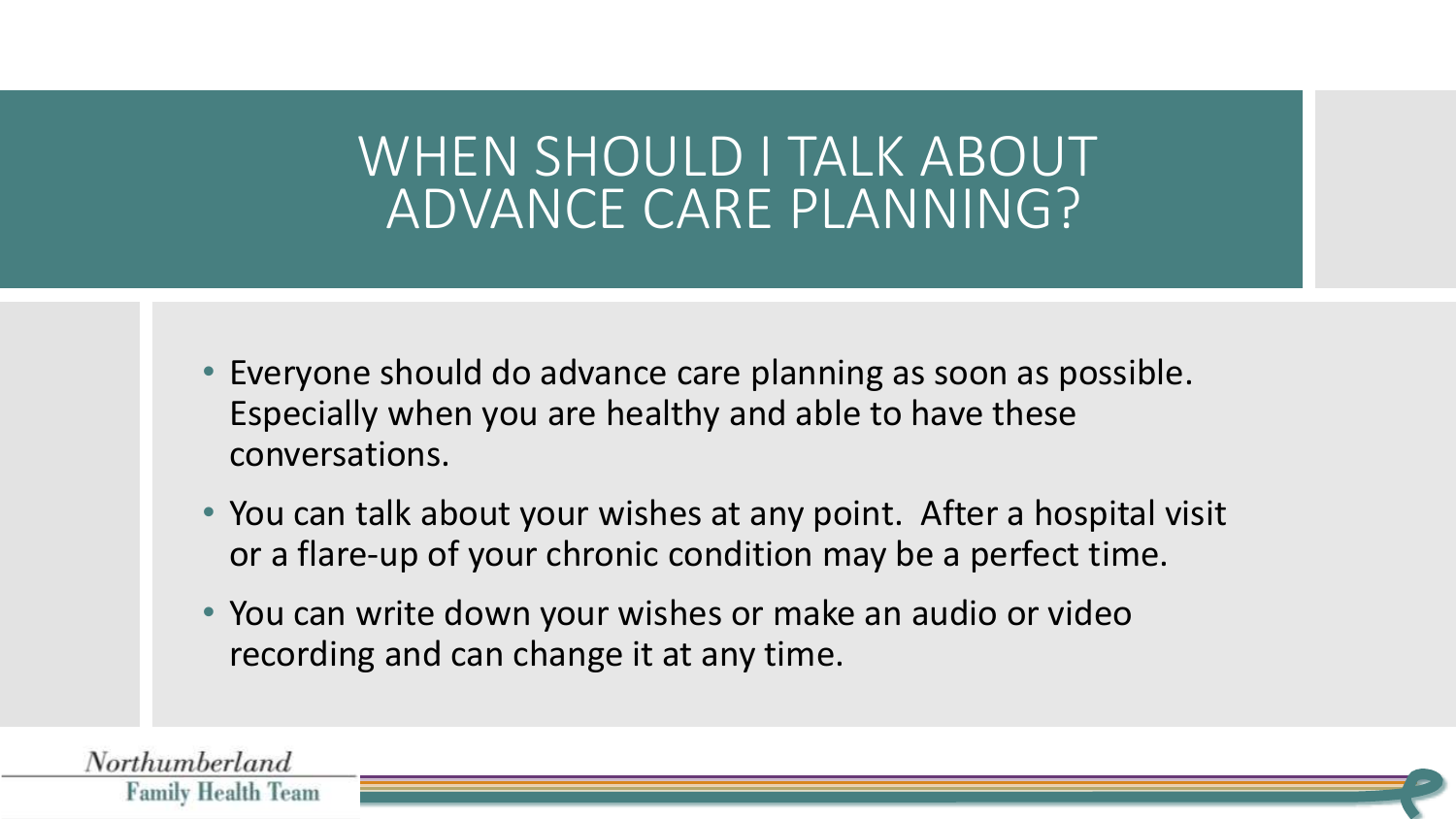### ADVANCE CARE PLANNING

#### **Find out more:**

- Speak with your healthcare provider or one of our community partners who specialize in advance care planning.
- Visit www.advancecareplanning.ca

### Talk to Your Health Care Provider about **Advance Care Planning**

What would happen if you were sick or injured and could not tell doctors what kind of care you wanted?

Who would speak for you and make decisions for you?

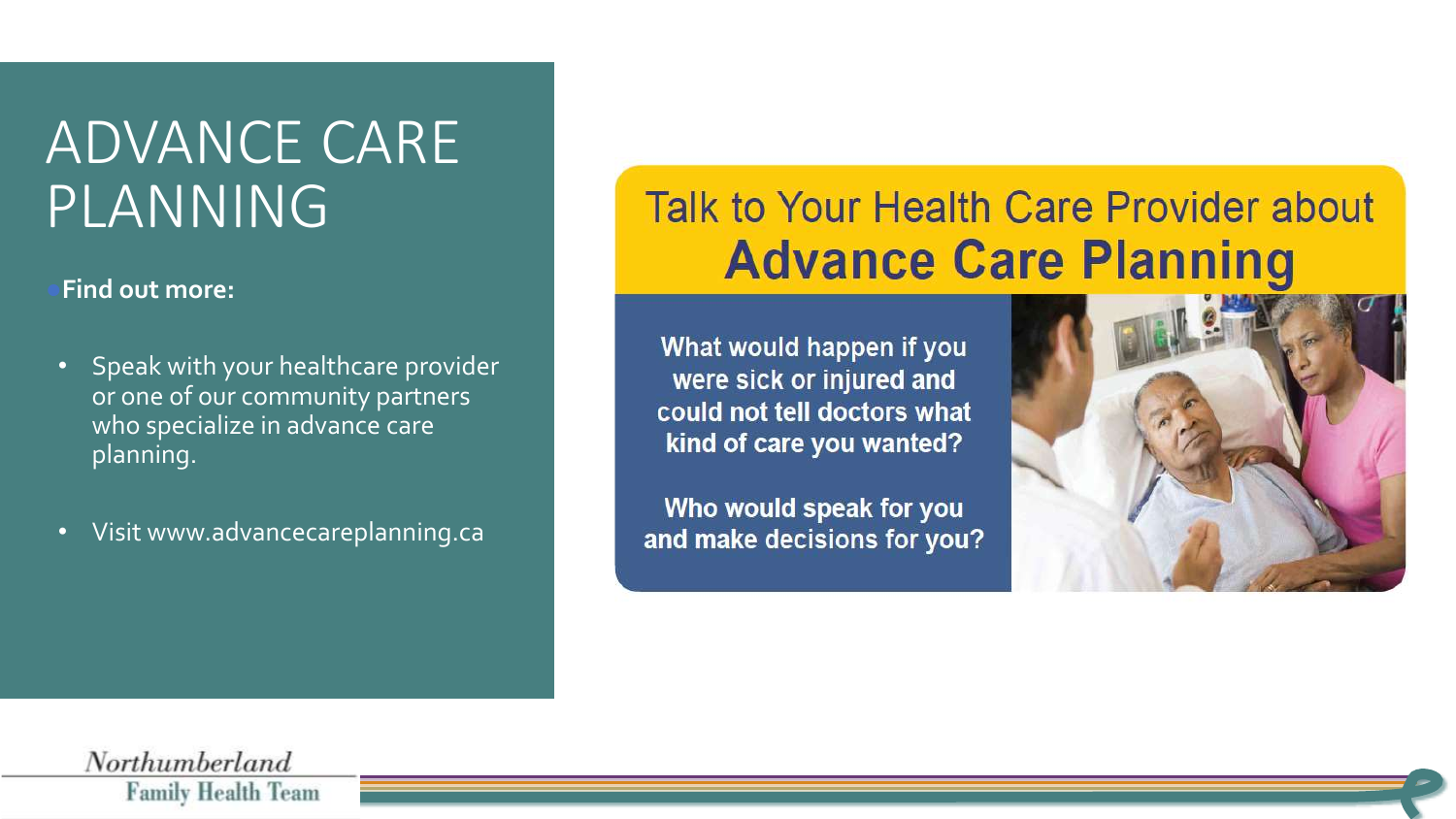# Thanks for Listening!

**Please email questions about this webinar to: info@nfht.ca**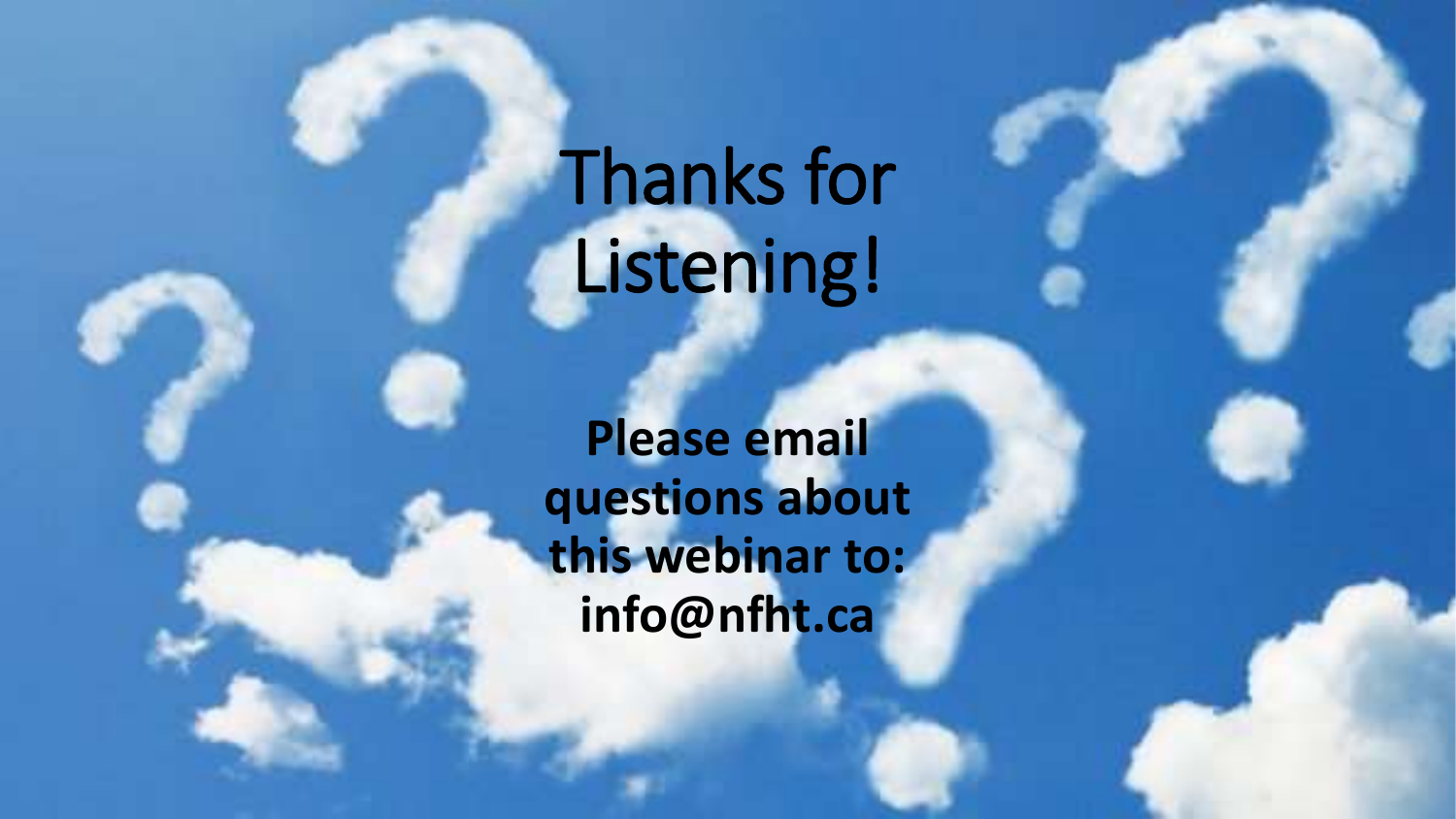#### **COPD Resources**

| <b>Resource</b>                  | <b>Website</b>             | Phone          | <b>Email</b> |
|----------------------------------|----------------------------|----------------|--------------|
| The Canadian Lung<br>Association | www.lung.ca/copd           | 1-888-566-5864 | info@lung.ca |
| Living Well with<br><b>COPD</b>  | www.livingwellwithcopd.com |                |              |

 $\label{thm:optimal} \begin{minipage}{.4\linewidth} \begin{minipage}{.4\linewidth} \begin{tabular}{l} \textbf{North} \textbf{un} \textbf{berland} \end{tabular} \end{minipage}$ **Family Health Team**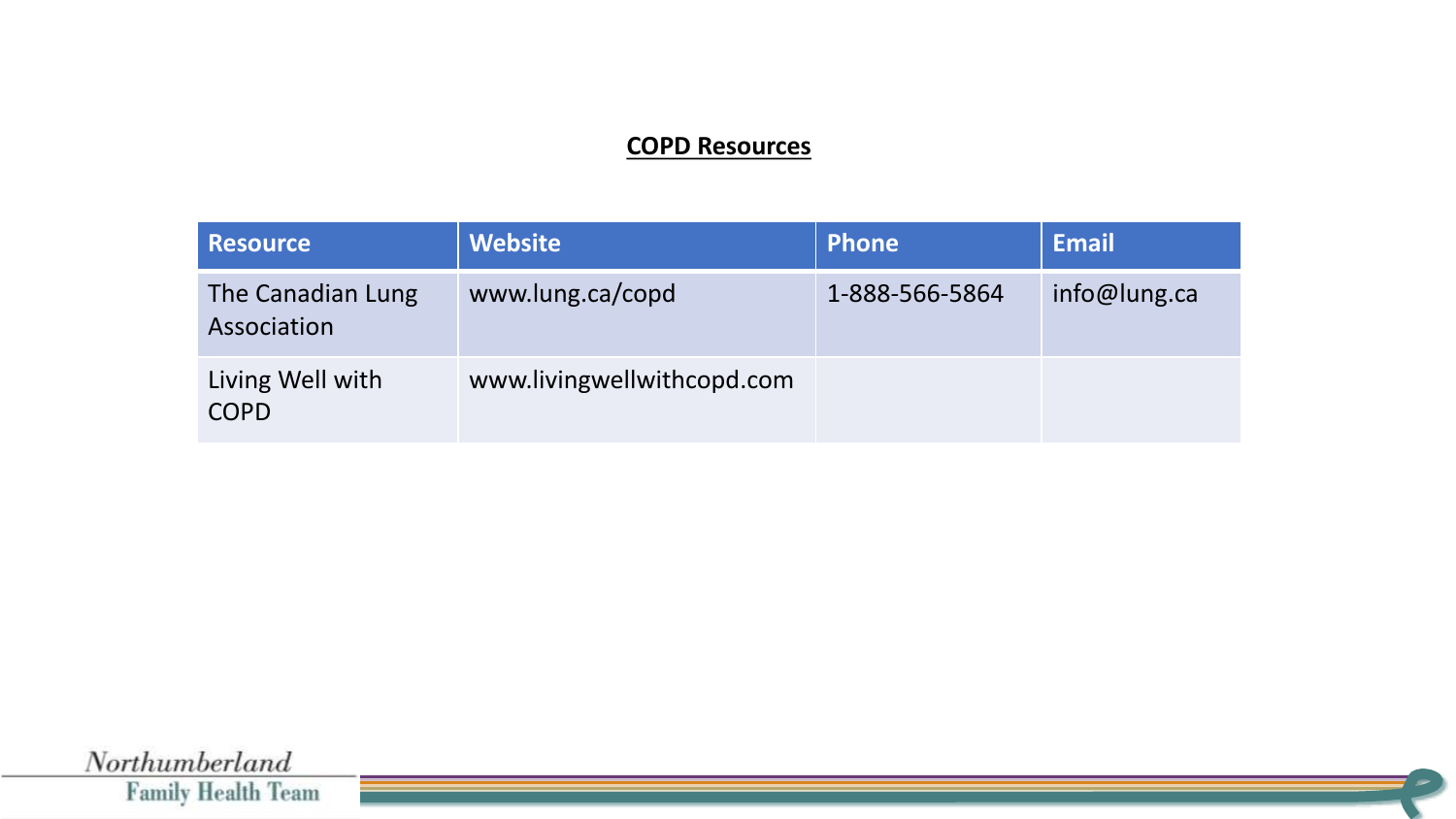#### **Smoking Cessation Resources**

| <b>Resource</b>                                                                         | <b>Website</b>                                                   | <b>Phone</b>                | <b>Email</b>       |
|-----------------------------------------------------------------------------------------|------------------------------------------------------------------|-----------------------------|--------------------|
| <b>NFHT Smoking</b><br><b>Cessation program</b><br>(only available to<br>NFHT patients) | www.nfht.ca                                                      | 289-252-2130                | info@nfht.ca       |
| STOP on the NET                                                                         | www.nicotinedependence<br>clinic.com/en/stop/stop-<br>on-the-net | 1-800-463-2338<br>ext 34455 | stop.study@camh.ca |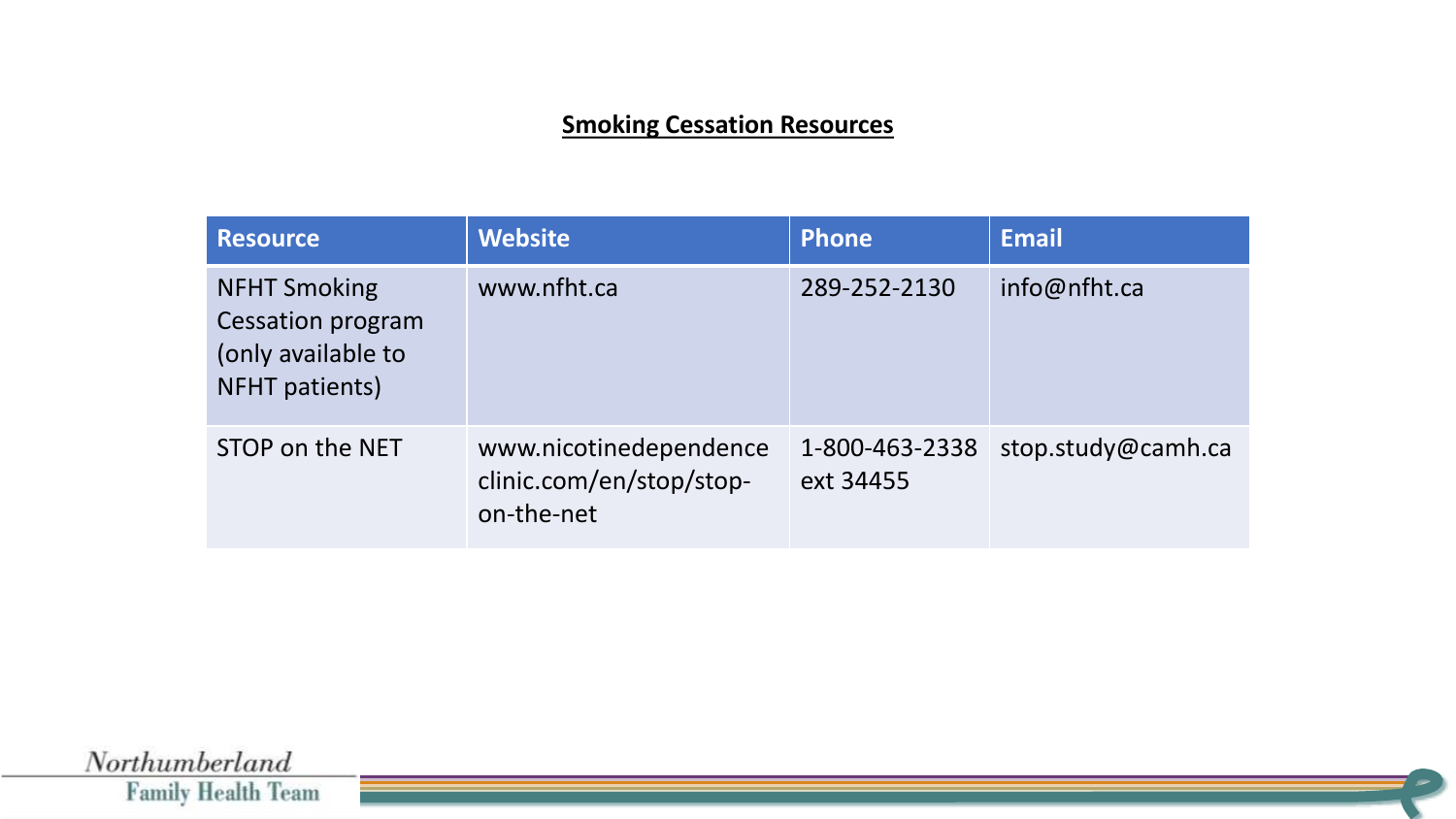#### **Advance Care Planning Resources**

| <b>Resource</b>                                               | <b>Website</b>                                                            | <b>Phone</b>              | <b>Email</b>                    |
|---------------------------------------------------------------|---------------------------------------------------------------------------|---------------------------|---------------------------------|
| Ed's House<br>Northumberland<br><b>Hospice Care</b><br>Centre | https://edshouse.northumberlandhospi<br>ce.ca/education-awareness/        | 1-855-473-8875            | hospiceservices@commc<br>are.ca |
| <b>Advance Care</b><br><b>Planning Canada</b>                 | www.advancecareplanning.ca                                                |                           |                                 |
| <b>Speak Up Ontario</b>                                       | https://www.speakupontario.ca/resourc<br>es-for-individuals-and-families/ | 1-800-349-3111<br>ext 231 |                                 |
| <b>Hospice Palliative</b><br><b>Care Ontario</b>              | https://www.hpco.ca/advancecareplann<br>ing/                              | 1-800-349-3111            | info@hpco.ca                    |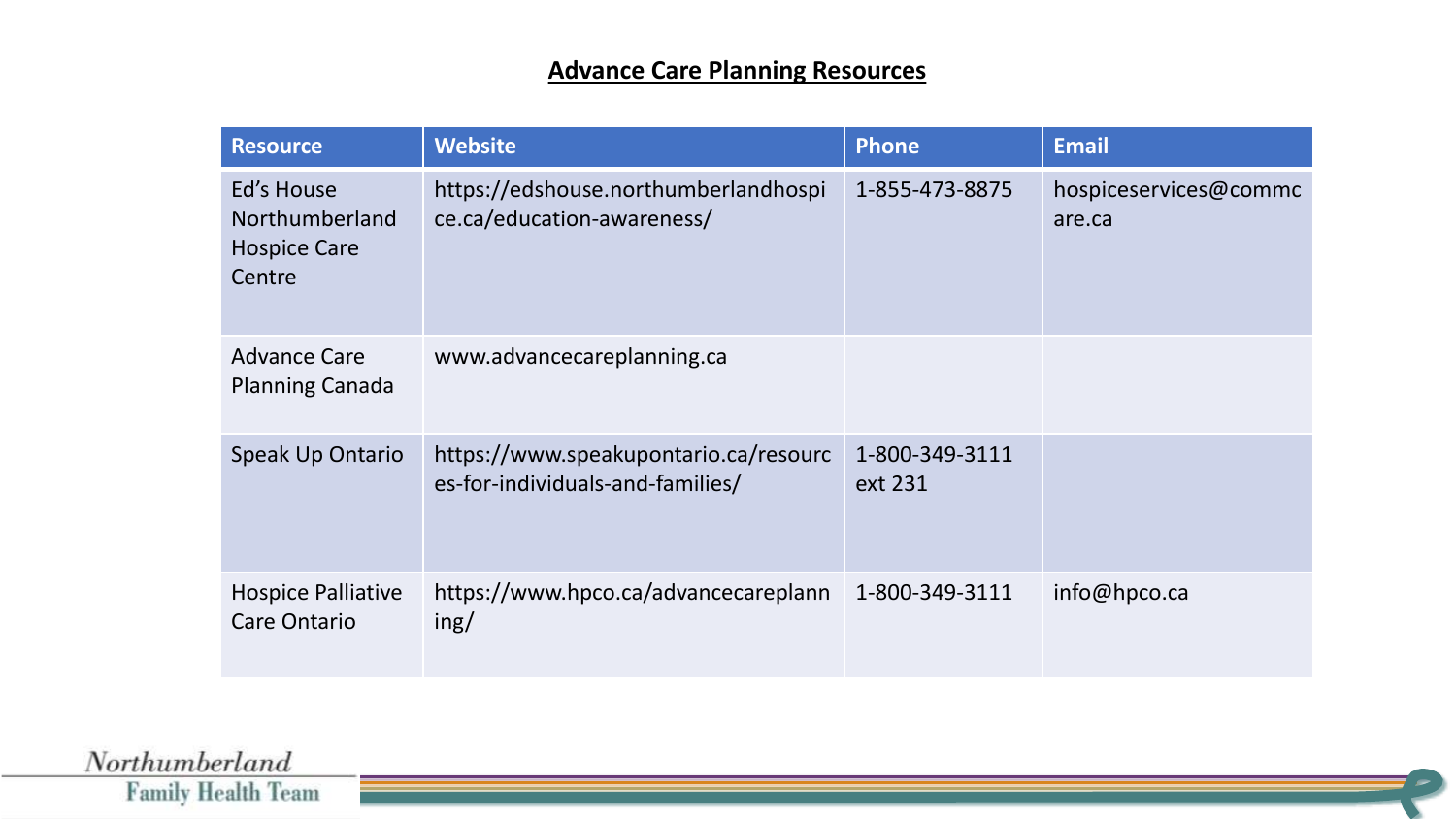#### **Mental Health Resources**

| <b>Resource</b>                                                                                                                                                          | <b>Website</b>                                                | <b>Phone</b>                                                                                                     | <b>Email</b>              |
|--------------------------------------------------------------------------------------------------------------------------------------------------------------------------|---------------------------------------------------------------|------------------------------------------------------------------------------------------------------------------|---------------------------|
| <b>NHH Community Mental</b><br>Health Walk In Counselling<br>(ages 7 and up, available<br>Tues 8am-4pm and Thurs<br>10am-6pm at 1011 Elgin St.<br>W., Suite 200, Cobourg | https://nhh.ca/walk-in-counselling                            | 905-377-9891 for<br>general inquiries or<br>905-377-7784 to<br>receive support<br>from walk in<br>counselling    |                           |
| Bounceback (Ages 15 and<br>up, free, guided, self-help<br>program for mild-moderate<br>anxiety or depression)                                                            | https://bouncebackontario.ca/                                 | Referral from<br>primary care<br>provider or self-<br>refer through<br><b>Ontario Shores: 1-</b><br>877-767-9642 | bb-referral@cmha-yr.on.ca |
| 4-County Crisis (24 hr free,<br>confidential crisis support)                                                                                                             | https://cmhahkpr.ca/programs-<br>services/four-county-crisis/ | 1-866-995-9933                                                                                                   |                           |